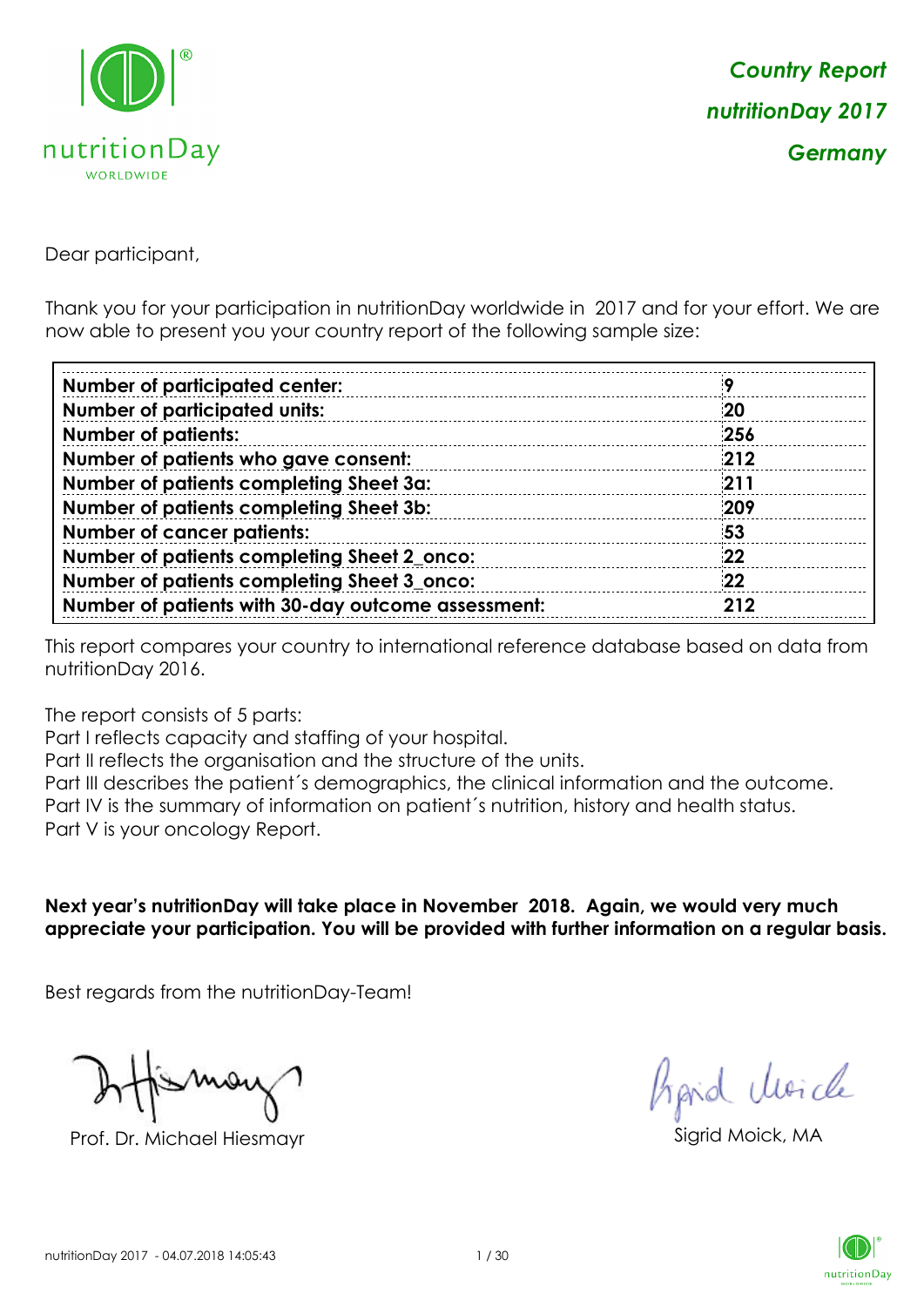### *I. Hospital capacity and staffing ("Hospital sheet")*

|                                                                                    | <b>YOUR RESULTS</b> | <b>REFERENCE RESULTS</b> |
|------------------------------------------------------------------------------------|---------------------|--------------------------|
| 1. Total number of beds in hospital                                                | 556 [225-715]       | 290 [162-548]            |
|                                                                                    |                     |                          |
| 2. Total number of admissions in the hospital last year 23022 [12085-30949]        |                     | 16544 [7529-35485]       |
|                                                                                    |                     |                          |
| 3. Total number of staff in the hospital                                           |                     |                          |
| <b>Total medical doctors</b>                                                       | 152 [83-263]        | 161 [64-352]             |
| <b>Medical specialists</b>                                                         | 65 [51-174]         | 108 [42-202]             |
| Medical non-specialists                                                            | 34 [33-67]          | 33 [11-78]               |
| <b>Nurses</b>                                                                      | 364 [169-467]       | 347 [123-753]            |
| <b>Dieticians</b>                                                                  | $2[1-4]$            | $4[2-8]$                 |
| Nutritionists                                                                      | $0 [0-0]$           | $1[0-4]$                 |
| Pharmacists                                                                        | $4[3-7]$            | $6[3-17]$                |
| Kitchen staff                                                                      | 35 [21-57]          | 29 [13-53]               |
|                                                                                    |                     |                          |
| <b>Full time equivalent</b>                                                        |                     |                          |
| <b>Total medical doctors</b>                                                       | 146 [87-269]        | 119 [53-333]             |
| <b>Medical specialists</b>                                                         | 82 [36-155]         | 88 [43-204]              |
| Medical non-specialists                                                            | 51 [29-197]         | 31 [10-79]               |
| <b>Nurses</b>                                                                      | 295 [170-487]       | 309 [119-725]            |
| <b>Dieticians</b>                                                                  | $2[1-4]$            | $4[2-7]$                 |
| <b>Nutritionists</b>                                                               | $0 [0-0]$           | $1[0-3]$                 |
| Pharmacists                                                                        | $4[2-6]$            | $5[3-15]$                |
| Kitchen staff                                                                      | 15 [6-34]           | 22 [13-46]               |
|                                                                                    |                     |                          |
| 4. Does the hospital have a nutrition care strategy?                               | 2 (22.2%) Yes       | 203 (77.5%) Yes          |
|                                                                                    |                     |                          |
| 5. Which nutrition-related standards or routine activities exist in your hospital? |                     |                          |
| Nutrition training is available                                                    | 8 (88.9%) Yes       | 170 (64.9%) Yes          |
| Nutrition steering committee is available                                          | 3 (33.3%) Yes       | 151 (57.6%) Yes          |
| Quality indicators are recorded and reported to national<br>or regional level      | 1 (11.1%) Yes       | 105 (40.1%) Yes          |
| Quality indicators are used for internal benchmarking                              | 3 (33.3%) Yes       | 134 (51.1%) Yes          |
| Patient feedback about food and food service is collected<br>using a questionnaire | 7 (77.8%) Yes       | 184 (70.2%) Yes          |
| None                                                                               |                     | 17 (6.5%) Yes            |
| No answer given                                                                    |                     |                          |

#### **6. Which codes are available /routinely used in your hospital for billing and reimbursement purposes?**

| Codes available            |               |                 |
|----------------------------|---------------|-----------------|
| <b>Nutrition Support</b>   | 7 (77.8%) Yes | 121 (46.2%) Yes |
| Oral nutrition supplements | 6 (66.7%) Yes | 99 (37.8%) Yes  |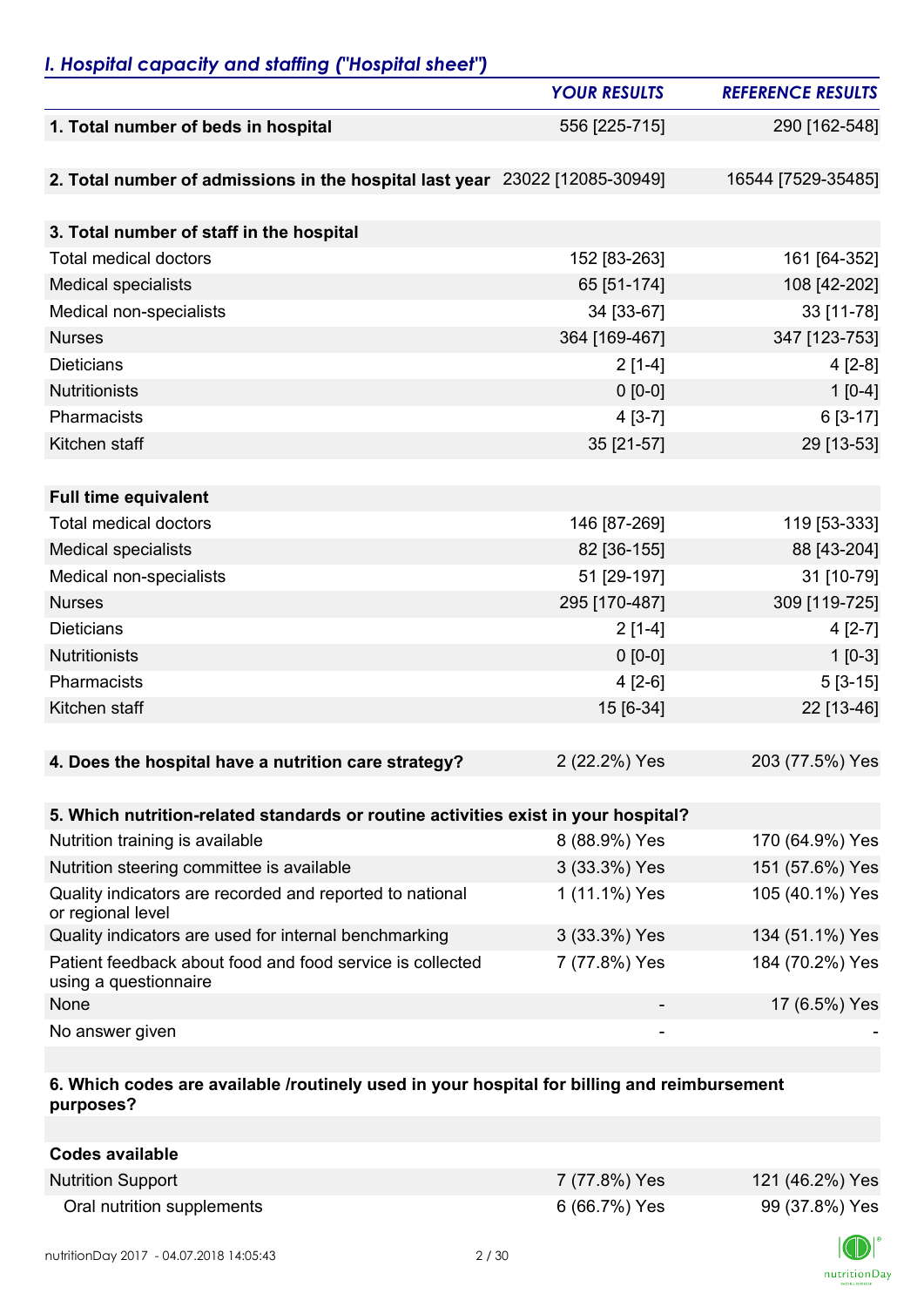| Parenteral nutrition                                      | 9 (100%) Yes             | 139 (53.1%) Yes |
|-----------------------------------------------------------|--------------------------|-----------------|
| <b>Enteral nutrition</b>                                  | 7 (77.8%) Yes            | 119 (45.4%) Yes |
| Dietary counseling                                        | 6 (66.7%) Yes            | 86 (32.8%) Yes  |
| Specific dietary interventions                            | 4 (44.4%) Yes            | 70 (26.7%) Yes  |
| Screening for malnutrition                                | 5 (55.6%) Yes            | 61 (23.3%) Yes  |
| <b>Risk of malnutrition</b>                               | 4 (44.4%) Yes            | 63 (24.0%) Yes  |
| Malnutrition (in general)                                 | 9 (100%) Yes             | 118 (45.0%) Yes |
| Severity of malnutrition (i.e. mild, moderate, severe)    | 8 (88.9%) Yes            | 114 (43.5%) Yes |
| No information available from billing/finance/controlling |                          | 39 (14.9%) Yes  |
| No answer given                                           | $\overline{\phantom{0}}$ | 21 (8.0%)       |
|                                                           |                          |                 |
| <b>Codes routinely used</b>                               |                          |                 |
| <b>Nutrition Support</b>                                  | 6 (66.7%) Yes            | 100 (38.2%) Yes |
| Oral nutrition supplements                                | 6 (66.7%) Yes            | 82 (31.3%) Yes  |
| Parenteral nutrition                                      | 8 (88.9%) Yes            | 123 (46.9%) Yes |
| <b>Enteral nutrition</b>                                  | 6 (66.7%) Yes            | 103 (39.3%) Yes |
| Dietary counseling                                        | 3 (33.3%) Yes            | 68 (26.0%) Yes  |
| Specific dietary interventions                            | 3 (33.3%) Yes            | 59 (22.5%) Yes  |
| Screening for malnutrition                                | 3 (33.3%) Yes            | 48 (18.3%) Yes  |
| <b>Risk of malnutrition</b>                               | 4 (44.4%) Yes            | 44 (16.8%) Yes  |
| Malnutrition (in general)                                 | 7 (77.8%) Yes            | 98 (37.4%) Yes  |
| Severity of malnutrition (i.e. mild, moderate, severe)    | 7 (77.8%) Yes            | 98 (37.4%) Yes  |
| No information available from billing/finance/controlling |                          | 46 (17.6%) Yes  |
| No answer given                                           |                          | 31(1.5%)        |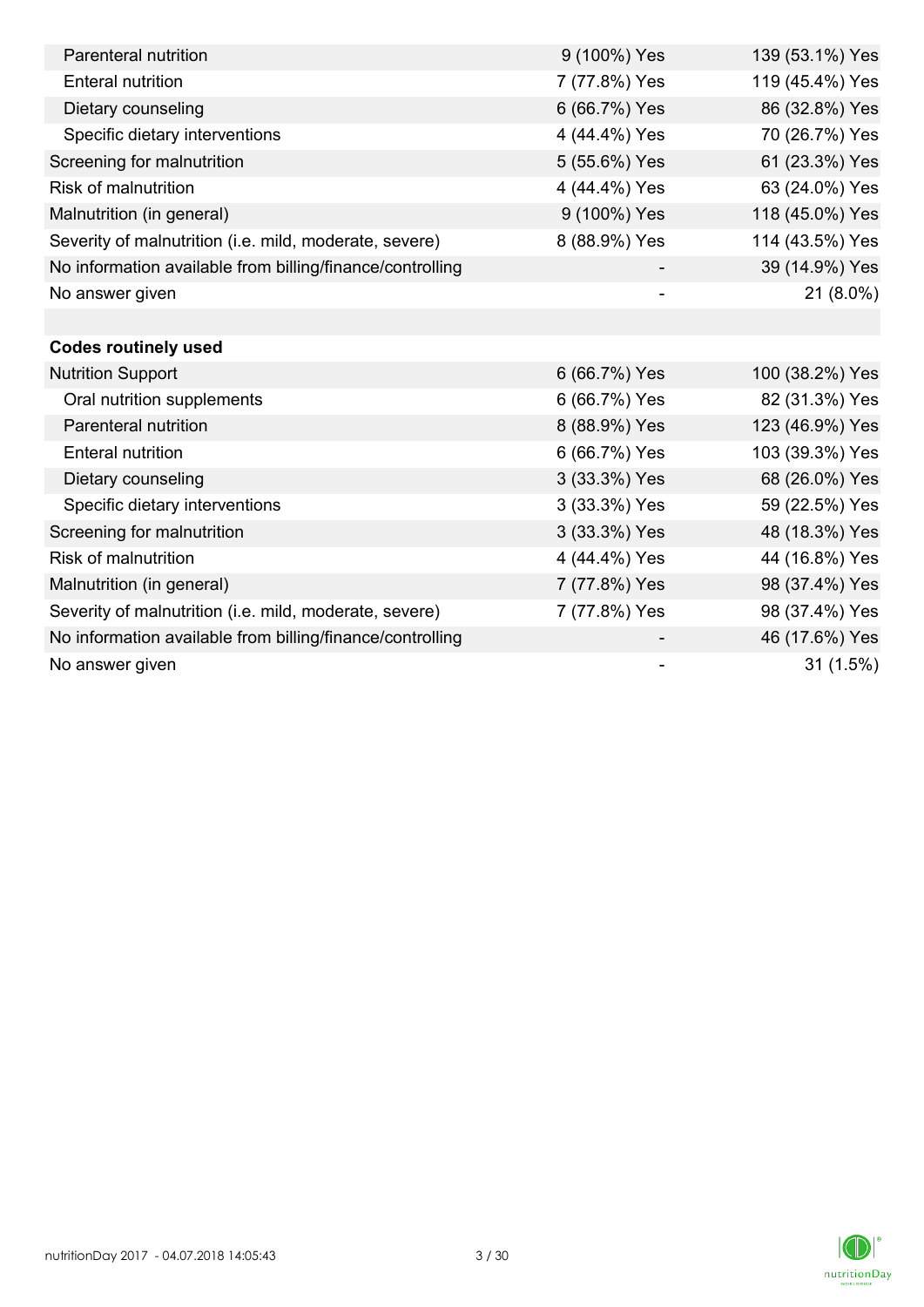# *II. Unit organisation and structures ("Sheet 1a/1b")*

|                                                                       | <b>YOUR RESULTS</b>      | <b>REFERENCE RESULTS</b> |
|-----------------------------------------------------------------------|--------------------------|--------------------------|
|                                                                       |                          |                          |
| Internal Medicine / General                                           | $3(15.0\%)$              | 20.2%                    |
| Internal Medicine / Cardiology                                        |                          | 5.5%                     |
| Internal Medicine / Gastroenterology & hepatology                     | $5(25.0\%)$              | 6.5%                     |
| Internal Medicine / Geriatrics                                        | $3(15.0\%)$              | 8.2%                     |
| Internal Medicine / Infectious diseases                               |                          | 1.1%                     |
| Internal Medicine / Nephrology                                        |                          | 1.1%                     |
| Internal Medicine / Oncology (incl. radiotherapy)                     | $1(5.0\%)$               | 7.6%                     |
| Interdisciplinary                                                     |                          | 4.4%                     |
| Long term care                                                        |                          | 2.1%                     |
| Neurology                                                             | $3(15.0\%)$              | 2.9%                     |
| Surgery / General                                                     | $1(5.0\%)$               | 17.3%                    |
| Surgery/ Cardiac/Vascular/Thoracic                                    |                          | 1.5%                     |
| Surgery / Neurosurgery                                                |                          | 1.1%                     |
| Surgery / Orthopedic                                                  | $2(10.0\%)$              | 4.2%                     |
| Trauma                                                                |                          | 1.5%                     |
| Ear Nose Throat (ENT)                                                 |                          | 1.5%                     |
| Gynecology / Obstetrics                                               | $\overline{\phantom{a}}$ | 2.1%                     |
| <b>Pediatrics</b>                                                     |                          | 0.0%                     |
| Psychiatry                                                            |                          | 0.6%                     |
| <b>Others</b>                                                         | $2(10.0\%)$              | 10.7%                    |
|                                                                       |                          |                          |
| 2. Number of registered inpatients at noon                            | 18 [7-29]                | 25 [18-34]               |
|                                                                       |                          |                          |
| 3. Total bed capacity of the unit                                     | 27 [20-37]               | 31 [25-44]               |
|                                                                       |                          |                          |
| 4. Number of each type of staff in the unit for TODAY's morning shift |                          |                          |
|                                                                       |                          |                          |
| <b>Fully trained</b>                                                  |                          |                          |
| <b>Medical doctors</b>                                                | $2[2-4]$                 | $4[2-8]$                 |
| <b>Nurses</b>                                                         | $3[2-4]$                 | $5[4-8]$                 |
| Nursing aides                                                         | $1 [0-1]$                | $2[1-4]$                 |
| <b>Dieticians</b>                                                     | $1[0-2]$                 | $1[0-1]$                 |
| <b>Nutritionists</b>                                                  | $0 [0-1]$                | $0 [0-1]$                |
| Administrative staff                                                  | $1[0-1]$                 | $1[0-2]$                 |
| Other staff involved in patient care                                  | $2[1-4]$                 | $1[0-3]$                 |
|                                                                       |                          |                          |
| In training                                                           |                          |                          |
| <b>Medical doctors</b>                                                | $1[0-2]$                 | $1[0-3]$                 |
| <b>Medical students</b>                                               | $0 [0-1]$                | $0 [0-2]$                |
| <b>Nurses</b>                                                         | $1 [0-1]$                | $1[0-3]$                 |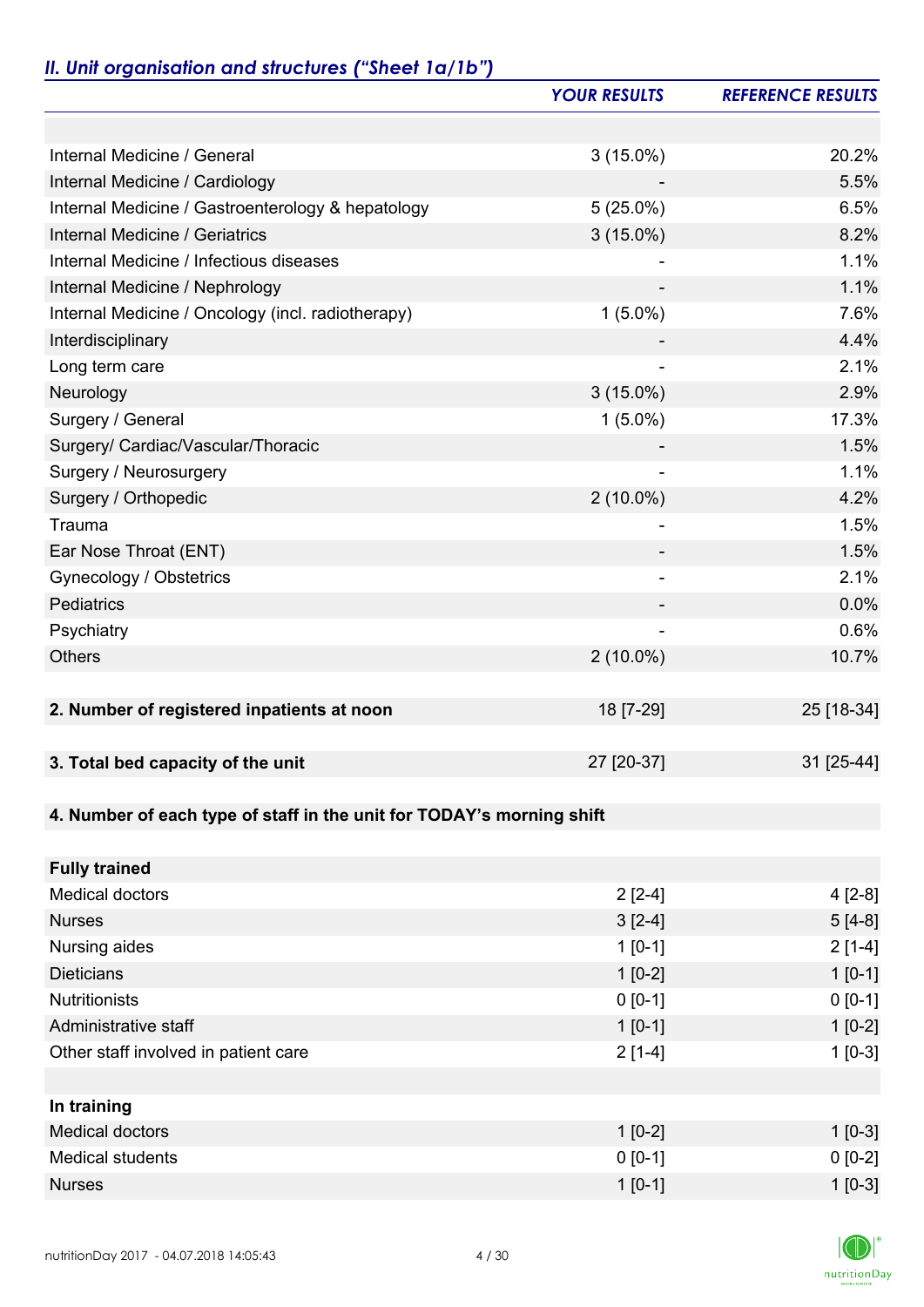| Nursing aides                                                                                       | $0 [0-0]$      | $0[0-0]$        |
|-----------------------------------------------------------------------------------------------------|----------------|-----------------|
| <b>Dieticians</b>                                                                                   | $0 [0-0]$      | $0 [0-0]$       |
| <b>Nutritionists</b>                                                                                | $0 [0-0]$      | $0[0-0]$        |
| Other staff involved in patient care                                                                | $0 [0-2]$      | $0 [0-0]$       |
|                                                                                                     |                |                 |
| 5. Is there a nutrition support team in your hospital<br>available?                                 | 13 (65.0%) Yes | 337 (74.2%) Yes |
| 6. Does the unit have a nutrition care strategy?                                                    | 14 (70.0%) Yes | 330 (72.7%) Yes |
|                                                                                                     |                |                 |
| 7. Is there a person in your unit responsible for<br>nutrition care?                                | 12 (60.0%) Yes | 331 (72.9%) Yes |
| 8. Is there a dietician, nutritionist or dietetic assistant<br>available for your unit?             | 19 (95.0%) Yes | 410 (90.3%) Yes |
| 9. Is specific staff responsible for providing feeding<br>assistance to patients during meal times? | 2 (10.0%) Yes  | 282 (62.1%) Yes |
| 10. How do you MAINLY screen/monitor patients for<br>malnutrition?                                  |                |                 |
| At admission                                                                                        |                |                 |
| No routine screening                                                                                | 3 (15.0%) Yes  | 46 (9.7%) Yes   |
| No fixed criteria                                                                                   |                | 10 (2.1%) Yes   |
| Experience / visual assessment only                                                                 | 5 (25.0%) Yes  | 43 (9.1%) Yes   |
| Weighing / BMI only                                                                                 | 5 (25.0%) Yes  | 66 (13.9%) Yes  |
| <b>Nutritional Risk Screening (NRS) 2002</b>                                                        | 7 (35.0%) Yes  | 136 (28.6%) Yes |
| Malnutrition Universal Screening Tool (MUST)                                                        |                | 29 (6.1%) Yes   |
| Malnutrition Screening tool (MST)                                                                   |                | 42 (8.8%) Yes   |
| <b>SNAQ</b>                                                                                         |                | 2 (0.42%) Yes   |
| Other formal tool                                                                                   |                | 77 (16.2%) Yes  |
| I do not know                                                                                       |                | 3 (0.63%) Yes   |
| Missing                                                                                             | -              | $21(4.4\%)$     |
|                                                                                                     |                |                 |
| <b>During hospital stay</b>                                                                         |                |                 |
| No routine monitoring                                                                               | 2 (10.0%) Yes  | 44 (9.3%) Yes   |
| No fixed criteria                                                                                   |                | 44 (9.3%) Yes   |
| Experience / visual assessment only                                                                 | 6 (30.0%) Yes  | 90 (18.9%) Yes  |
| Weighing / BMI only                                                                                 | 11 (55.0%) Yes | 136 (28.6%) Yes |
| Other formal tool                                                                                   | 1 (5.0%) Yes   | 130 (27.4%) Yes |
| I do not know                                                                                       |                | 10 (2.1%) Yes   |
| Missing                                                                                             |                | $21(4.4\%)$     |
|                                                                                                     |                |                 |
| 11a. Do you routinely use guidelines or standards for<br>nutrition care?                            | 15 (75.0%) Yes | 354 (78.8%) Yes |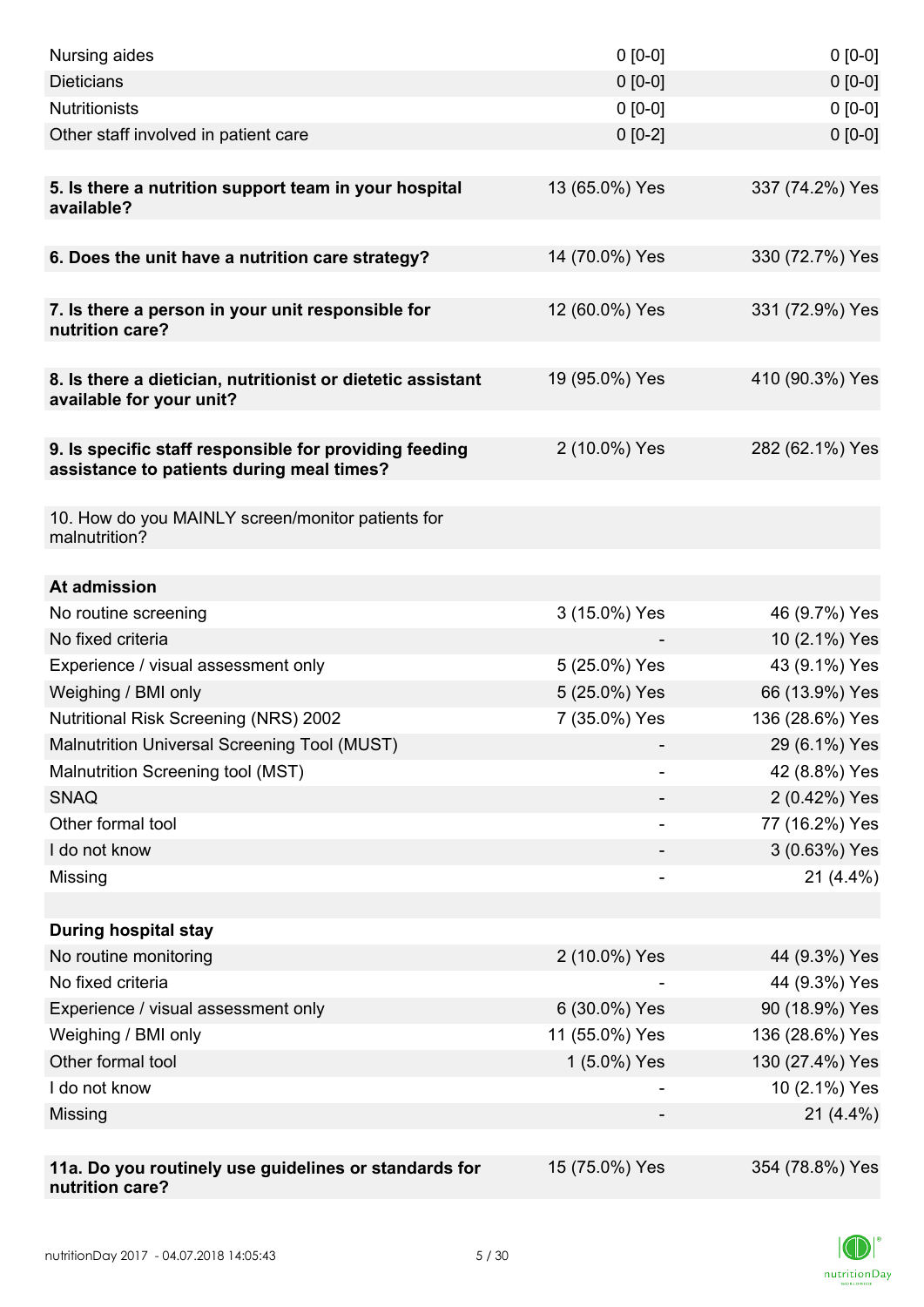| 11b. If yes, which one is mainly used?  |               |                 |
|-----------------------------------------|---------------|-----------------|
| International guidelines                | 1 (6.7%) Yes  | 91 (25.7%) Yes  |
| National guidelines                     | 5 (33.3%) Yes | 56 (15.8%) Yes  |
| Standards on hospital level             | 3 (20.0%) Yes | 119 (33.6%) Yes |
| Standards on unit level                 | 1 (6.7%) Yes  | 24 (6.8%) Yes   |
| Individual patient nutrition care plans | 5 (33.3%) Yes | 57 (16.1%) Yes  |
| Other                                   |               | 4 (1.1%) Yes    |
| Missing                                 |               | 3(0.85%)        |

## **12. What is routinely done in your unit for given patient groups?**

| At risk                                                    |                |                 |
|------------------------------------------------------------|----------------|-----------------|
| Watchful waiting                                           | 7 (35.0%) Yes  | 142 (29.9%) Yes |
| Discuss nutrition care activities during ward rounds       | 10 (50.0%) Yes | 199 (41.9%) Yes |
| Develop an individual nutrition care plan                  | 8 (40.0%) Yes  | 251 (52.8%) Yes |
| Initiate treatment / nutrition intervention                | 10 (50.0%) Yes | 286 (60.2%) Yes |
| Consult a nutrition expert (dietician, nutritionist, etc.) | 12 (60.0%) Yes | 292 (61.5%) Yes |
| Consult a medical professional                             | 10 (50.0%) Yes | 178 (37.5%) Yes |
| Calculate energy requirements                              | 7 (35.0%) Yes  | 240 (50.5%) Yes |
| Calculate protein requirements                             | 9 (45.0%) Yes  | 234 (49.3%) Yes |
|                                                            |                |                 |
| <b>Malnourished</b>                                        |                |                 |
| Watchful waiting                                           |                | 101 (21.3%) Yes |
| Discuss nutrition care activities during ward rounds       | 13 (65.0%) Yes | 218 (45.9%) Yes |
| Develop an individual nutrition care plan                  | 13 (65.0%) Yes | 267 (56.2%) Yes |
| Initiate treatment / nutrition intervention                | 15 (75.0%) Yes | 316 (66.5%) Yes |
| Consult a nutrition expert (dietician, nutritionist, etc.) | 16 (80.0%) Yes | 294 (61.9%) Yes |
| Consult a medical professional                             | 12 (60.0%) Yes | 192 (40.4%) Yes |
| Calculate energy requirements                              | 13 (65.0%) Yes | 270 (56.8%) Yes |
| Calculate protein requirements                             | 11 (55.0%) Yes | 266 (56.0%) Yes |
|                                                            |                |                 |
| <b>Every patient</b>                                       |                |                 |
| Watchful waiting                                           | 4 (20.0%) Yes  | 204 (42.9%) Yes |
| Discuss nutrition care activities during ward rounds       | 1 (5.0%) Yes   | 131 (27.6%) Yes |
| Develop an individual nutrition care plan                  |                | 79 (16.6%) Yes  |
| Initiate treatment / nutrition intervention                | 2 (10.0%) Yes  | 61 (12.8%) Yes  |
| Consult a nutrition expert (dietician, nutritionist, etc.) |                | 77 (16.2%) Yes  |
| Consult a medical professional                             |                | 105 (22.1%) Yes |
| Calculate energy requirements                              |                | 56 (11.8%) Yes  |
| Calculate protein requirements                             |                | 50 (10.5%) Yes  |
|                                                            |                |                 |
| <b>Never</b>                                               |                |                 |
| Watchful waiting                                           | 3 (15.0%) Yes  | 35 (7.4%) Yes   |
| Discuss nutrition care activities during ward rounds       | 1 (5.0%) Yes   | 38 (8.0%) Yes   |

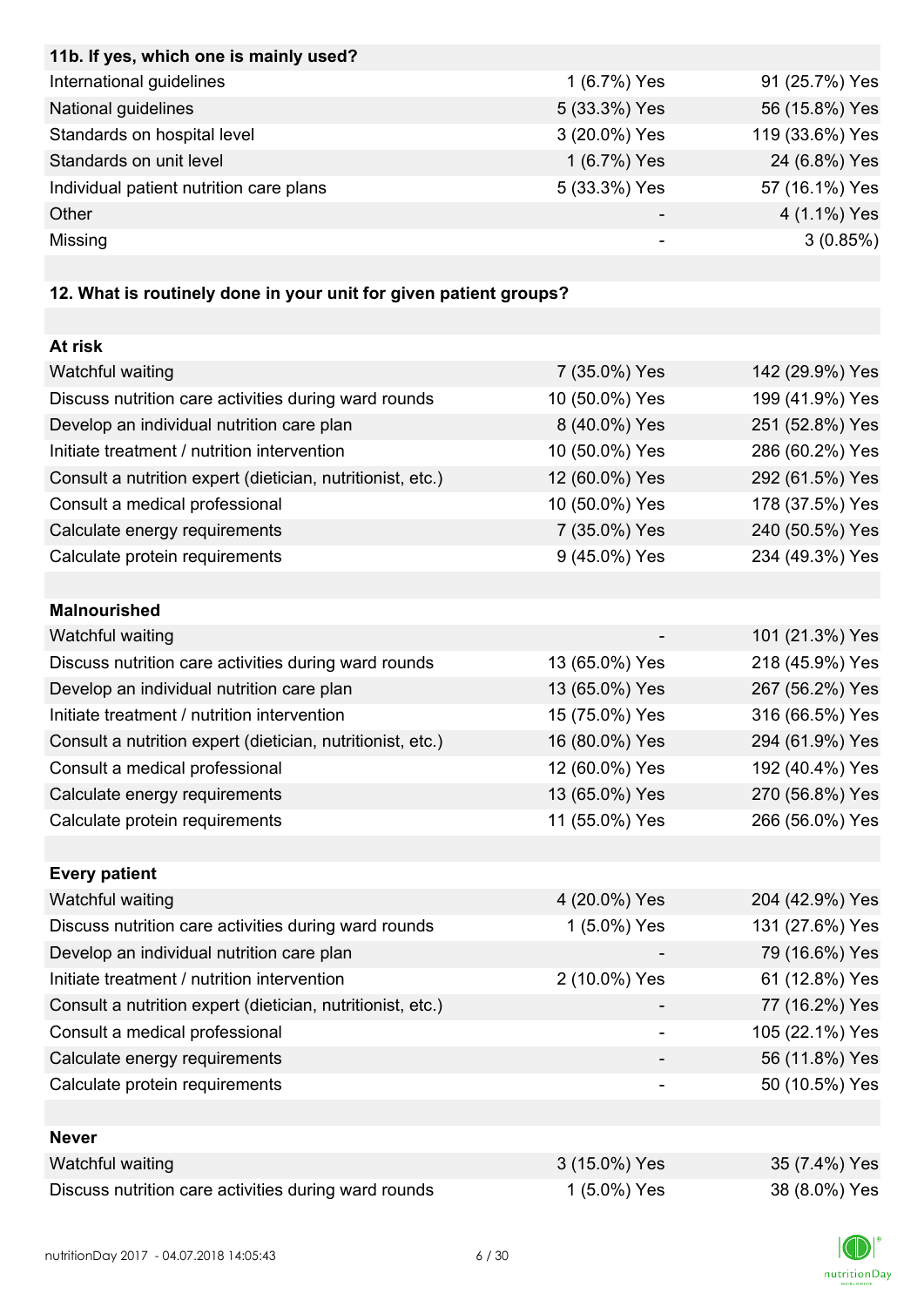| Develop an individual nutrition care plan                          | 2 (10.0%) Yes  | 32 (6.7%) Yes   |
|--------------------------------------------------------------------|----------------|-----------------|
| Initiate treatment / nutrition intervention                        |                | 6 (1.3%) Yes    |
| Consult a nutrition expert (dietician, nutritionist, etc.)         | 2 (10.0%) Yes  | 8 (1.7%) Yes    |
| Consult a medical professional                                     | 2 (10.0%) Yes  | 49 (10.3%) Yes  |
| Calculate energy requirements                                      | 2 (10.0%) Yes  | 51 (10.7%) Yes  |
| Calculate protein requirements                                     | 4 (20.0%) Yes  | 55 (11.6%) Yes  |
|                                                                    |                |                 |
| I do not know                                                      |                |                 |
| Watchful waiting                                                   | 6 (30.0%) Yes  | 22 (4.6%) Yes   |
| Discuss nutrition care activities during ward rounds               | 4 (20.0%) Yes  | 11 (2.3%) Yes   |
| Develop an individual nutrition care plan                          | 2 (10.0%) Yes  | 5 (1.1%) Yes    |
| Initiate treatment / nutrition intervention                        | 2 (10.0%) Yes  | 5 (1.1%) Yes    |
| Consult a nutrition expert (dietician, nutritionist, etc.)         | 2 (10.0%) Yes  | 4 (0.84%) Yes   |
| Consult a medical professional                                     | 5 (25.0%) Yes  | 19 (4.0%) Yes   |
| Calculate energy requirements                                      | 5 (25.0%) Yes  | 12 (2.5%) Yes   |
| Calculate protein requirements                                     | 5 (25.0%) Yes  | 14 (2.9%) Yes   |
|                                                                    |                |                 |
| 13. When do you routinely weigh your patients?                     |                |                 |
| at admission                                                       | 11 (55.0%) Yes | 300 (63.2%) Yes |
| Within 24 hours                                                    | 2 (10.0%) Yes  | 70 (14.7%) Yes  |
| Within 48 hours                                                    | 1 (5.0%) Yes   | 20 (4.2%) Yes   |
| Within 72 hours                                                    | 1 (5.0%) Yes   | 14 (2.9%) Yes   |
| Every week                                                         | 8 (40.0%) Yes  | 164 (34.5%) Yes |
| Occasionally                                                       |                | 60 (12.6%) Yes  |
| When requested                                                     | 14 (70.0%) Yes | 212 (44.6%) Yes |
| At discharge                                                       | 2 (10.0%) Yes  | 22 (4.6%) Yes   |
| Never                                                              |                | 8 (1.7%) Yes    |
| I do not know                                                      |                | 1 (0.21%) Yes   |
| No answer given                                                    | $1(2.9\%)$     | 23 (4.8%)       |
|                                                                    |                |                 |
| 14. What do you do to support adequate food intake of patients?    |                |                 |
| Offer additional meals or in between snacks                        | 16 (80.0%) Yes | 350 (73.7%) Yes |
| Offer meal choices                                                 | 20 (100%) Yes  | 348 (73.3%) Yes |
| Offer different portion sizes                                      | 16 (80.0%) Yes | 292 (61.5%) Yes |
| Consider food presentation                                         | 7 (35.0%) Yes  | 198 (41.7%) Yes |
| Change food texture/consistency as needed                          | 17 (85.0%) Yes | 389 (81.9%) Yes |
| Consider patient problems with eating and drinking                 | 18 (90.0%) Yes | 385 (81.1%) Yes |
| Ensure that mealtimes are undisturbed/protected<br>mealtime policy | 7 (35.0%) Yes  | 58 (12.2%) Yes  |
| Promote positive eating environment                                | 5 (25.0%) Yes  | 92 (19.4%) Yes  |
| Consider cultural/religious preferences                            | 14 (70.0%) Yes | 200 (42.1%) Yes |
| Consider patient allergies / intolerances                          | 17 (85.0%) Yes | 228 (48.0%) Yes |
| Other                                                              | 2 (10.0%) Yes  | 29 (6.1%) Yes   |
| I do not know                                                      |                | 6 (1.3%) Yes    |
| No answer given                                                    |                | 21 (4.4%)       |

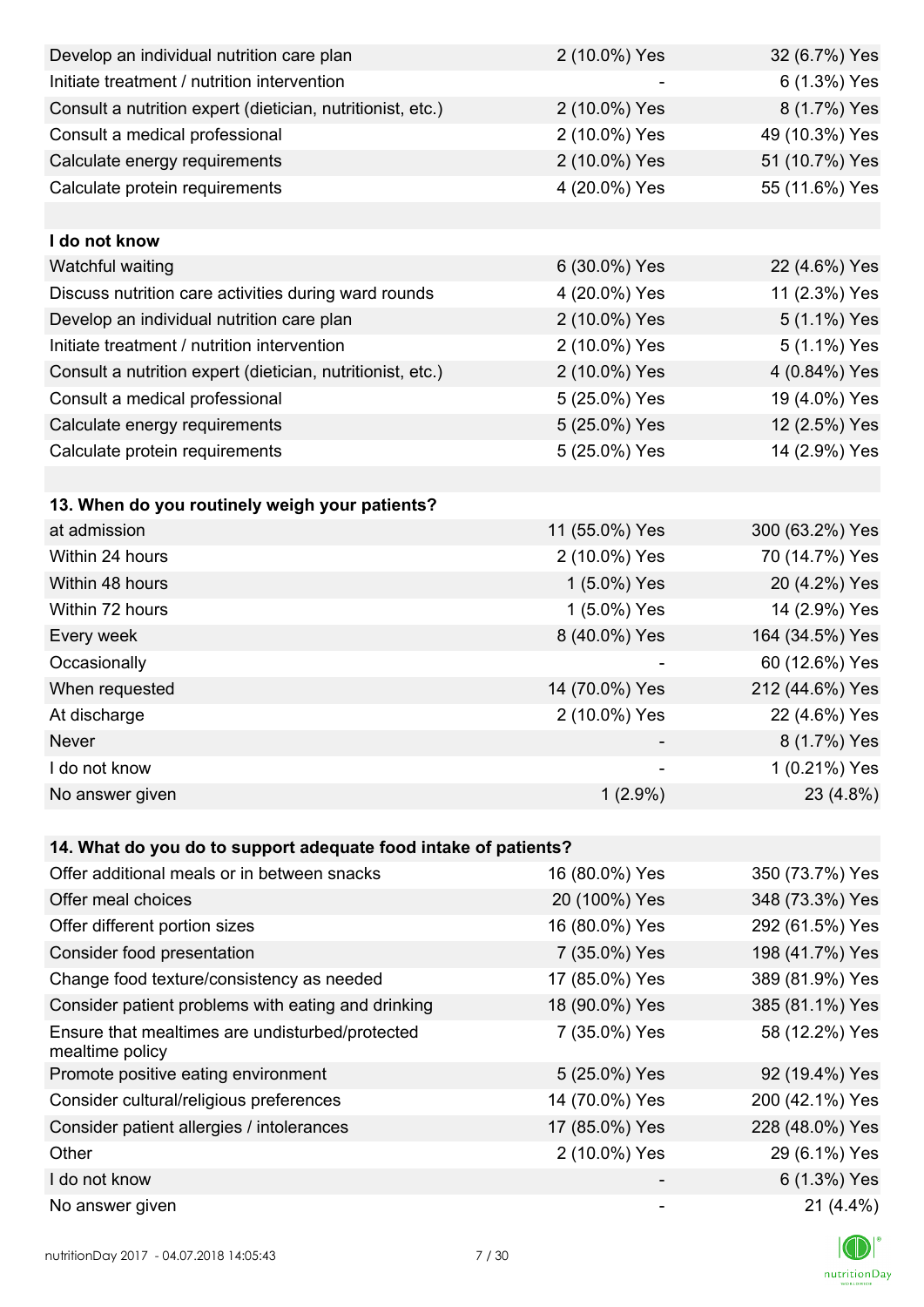| 15. Which nutrition-related standards or routine activities exist in your unit?    |                |                 |
|------------------------------------------------------------------------------------|----------------|-----------------|
| Nutrition training is available                                                    | 15 (75.0%) Yes | 267 (56.2%) Yes |
| Reporting of nutrition related information to hospital<br>managers                 | 3 (15.0%) Yes  | 211 (44.4%) Yes |
| Quality indicators are recorded and reported to national<br>or regional level      | 2 (10.0%) Yes  | 131 (27.6%) Yes |
| Quality indicators are used for internal benchmarking                              | 2 (10.0%) Yes  | 175 (36.8%) Yes |
| Patient feedback about food and food service is collected<br>using a questionnaire | 14 (70.0%) Yes | 302 (63.6%) Yes |
| None                                                                               |                | 21 (4.4%) Yes   |
| I do not know                                                                      | 4 (20.0%) Yes  | 13 (2.7%) Yes   |
| No answer given                                                                    |                | 37 (7.8%)       |
|                                                                                    |                |                 |
| 16. At admission what is asked and documented?                                     |                |                 |
| Change in weight                                                                   | 17 (85.0%) Yes | 373 (78.5%) Yes |
| Eating habits/difficulties                                                         | 20 (100%) Yes  | 349 (73.5%) Yes |
| Nutrition before admission                                                         | 13 (65.0%) Yes | 271 (57.1%) Yes |
| None                                                                               |                | 9 (1.9%) Yes    |
| I do not know                                                                      |                | 5 (1.1%) Yes    |
| No answer given                                                                    |                | 39 (8.2%)       |
|                                                                                    |                |                 |

#### **17. On what forms is there a specific part about eating, nutrition or malnutrition?**

| a. Patient Record has a section for                                                  |                |                 |
|--------------------------------------------------------------------------------------|----------------|-----------------|
| indicating if the patient is malnourished or at risk of<br>malnutrition              | 18 (90.0%) Yes | 335 (70.5%) Yes |
| nutrition treatment                                                                  | 11 (55.0%) Yes | 280 (58.9%) Yes |
| None                                                                                 | 1 (5.0%) Yes   | 30 (6.3%) Yes   |
| I do not know                                                                        |                | 4 (0.84%) Yes   |
|                                                                                      |                |                 |
| b. Discharge Letter                                                                  |                |                 |
| summarizes nutrition treatment received during stay                                  | 16 (80.0%) Yes | 171 (36.0%) Yes |
| makes future nutrition-related recommendations                                       | 17 (85.0%) Yes | 269 (56.6%) Yes |
| None                                                                                 |                | 56 (11.8%) Yes  |
| I do not know                                                                        | 2 (10.0%) Yes  | 26 (5.5%) Yes   |
|                                                                                      |                |                 |
| 18. Do you provide brochures about malnutrition to at<br>risk/malnourished patients? | 11 (61.1%) Yes | 171 (44.5%) Yes |
|                                                                                      |                |                 |
| 19. Who filled in this sheet?                                                        |                |                 |
| <b>Head staff</b>                                                                    | 13 (65.0%) Yes | 120 (25.3%) Yes |
| Dietician                                                                            | 8 (40.0%) Yes  | 244 (51.4%) Yes |
| <b>Nurse</b>                                                                         | 6 (30.0%) Yes  | 127 (26.7%) Yes |
| Physician                                                                            | 4 (20.0%) Yes  | 74 (15.6%) Yes  |
| Administrative staff                                                                 | 2 (10.0%) Yes  | 4 (0.84%) Yes   |
|                                                                                      |                |                 |

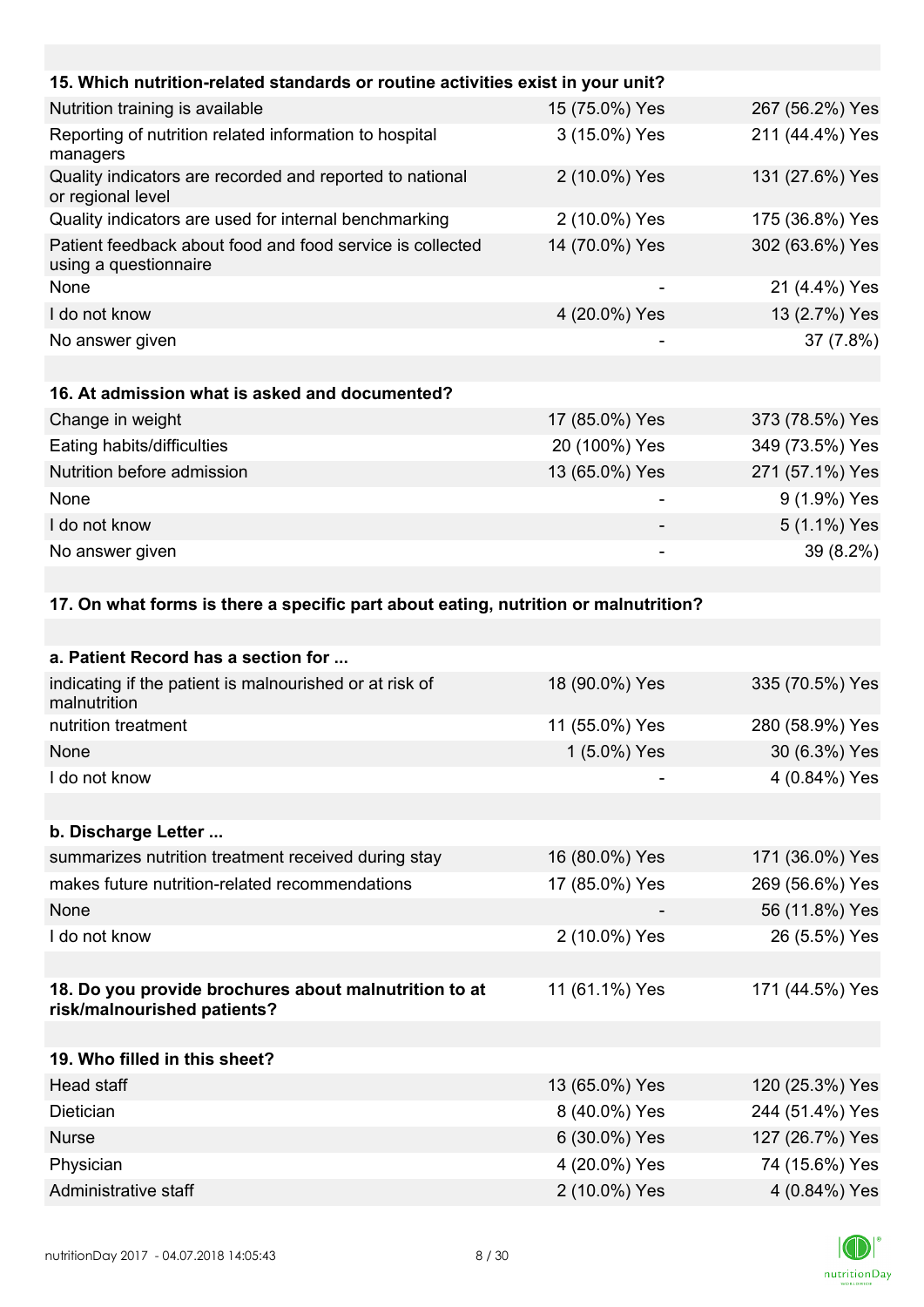| Other         | -                        | 8 (1.7%) Yes             |
|---------------|--------------------------|--------------------------|
| None          | $\overline{\phantom{0}}$ | $\overline{\phantom{0}}$ |
| I do not know | $\overline{\phantom{0}}$ | 3 (0.63%) Yes            |

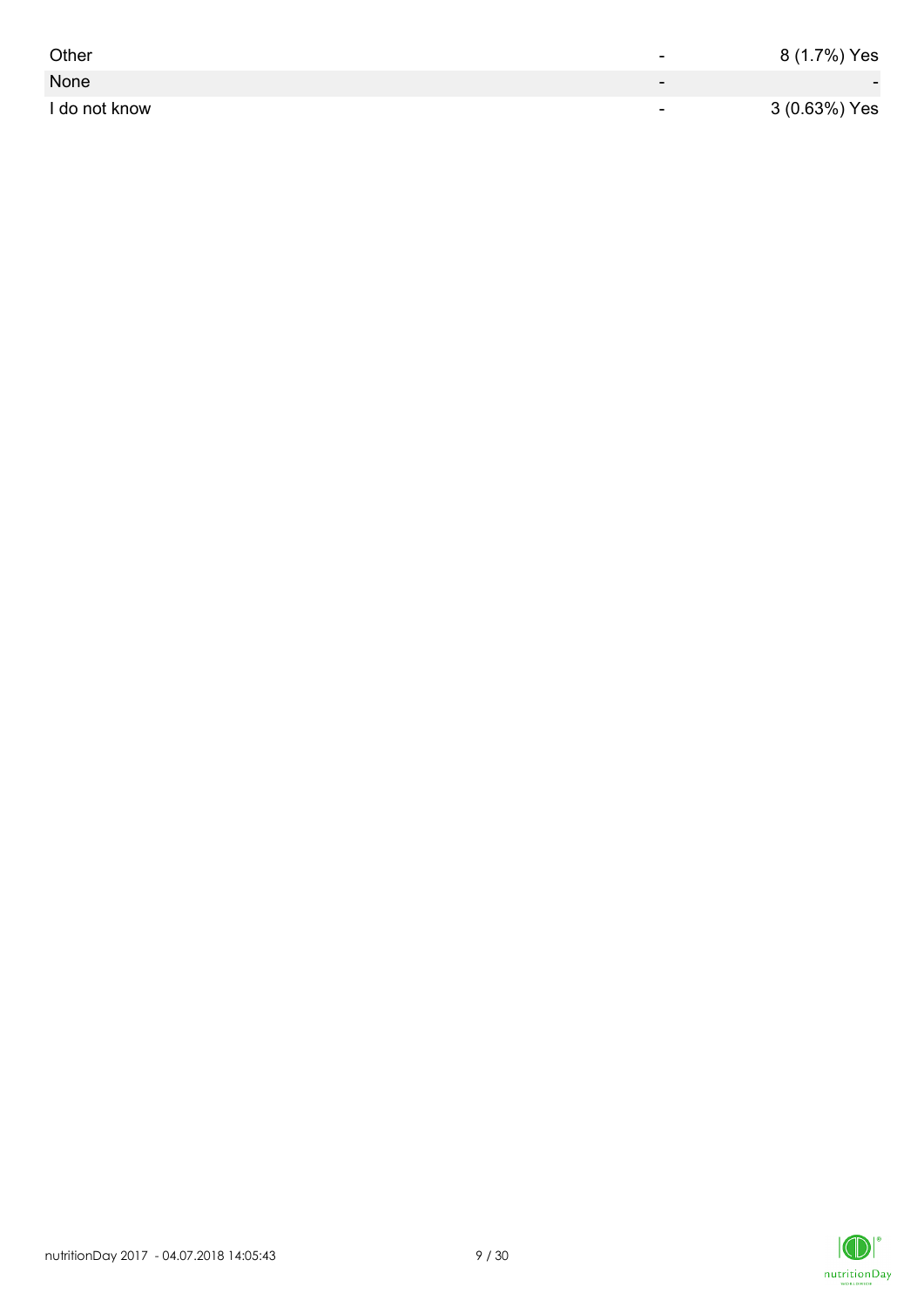|                                                                                         | <b>YOUR RESULTS</b> | <b>REFERENCE RESULTS</b> |
|-----------------------------------------------------------------------------------------|---------------------|--------------------------|
|                                                                                         |                     |                          |
| Total                                                                                   | 212                 | 9133                     |
| Age                                                                                     | 73 [59-82]          | 67 [53-78]               |
| Female                                                                                  | 123 (58.0%)         | 4630 (50.7%)             |
| Weight                                                                                  | 73.0±19.5           | 68.8±18.8                |
| Height                                                                                  | 169±10              | 164±10                   |
| <b>BMI</b>                                                                              | 25.6±6.3            | $25.4 \pm 6.0$           |
|                                                                                         |                     |                          |
| 1. This hospital admission was                                                          |                     |                          |
| planned                                                                                 | 76 (35.8%)          | 3186 (34.9%)             |
| an emergency                                                                            | 104 (49.1%)         | 5234 (57.3%)             |
| I do not know                                                                           | 32 (15.1%)          | 713 (7.8%)               |
| No answer given                                                                         |                     |                          |
| 2a. Diagnosis at admission                                                              |                     |                          |
| 0100 Infectious and parasitic diseases                                                  | $15(7.1\%)$         | 833 (9.1%)               |
| 0200 Neoplasms                                                                          | 26 (12.3%)          | 1451 (15.9%)             |
| 0300 Blood and bloodforming organs and the immune<br>mechanism                          | 17 (8.0%)           | 612 (6.7%)               |
| 0400 Endocrine, nutritional and metabolic diseases                                      | 54 (25.5%)          | 1103 (12.1%)             |
| 0500 Mental health                                                                      | $13(6.1\%)$         | 340 (3.7%)               |
| 0600 Nervous system                                                                     | 48 (22.6%)          | 795 (8.7%)               |
| 0700 Eye and adnexa                                                                     | $4(1.9\%)$          | 134 (1.5%)               |
| 0800 Ear and mastoid process                                                            |                     | 71 (0.78%)               |
| 0900 Circulatory system                                                                 | 104 (49.1%)         | 1817 (19.9%)             |
| 1000 Respiratory system                                                                 | 55 (25.9%)          | 1407 (15.4%)             |
| 1100 Digestive system                                                                   | 83 (39.2%)          | 2255 (24.7%)             |
| 1200 Skin and subcutaneous tissue                                                       | $2(0.94\%)$         | 444 (4.9%)               |
| 1300 Musculoskeletal system and connective tissue                                       | 52 (24.5%)          | 1332 (14.6%)             |
| 1400 Genitourinary system                                                               | 35 (16.5%)          | 847 (9.3%)               |
| 1500 Pregnancy, childbirth and the puerperium                                           | 1(0.47%)            | 126 (1.4%)               |
| 1600 Conditions originating in the perinatal period                                     |                     | 22 (0.24%)               |
| 1700 Congenital/chromosomal abnormalities                                               | $2(0.94\%)$         | $9(0.10\%)$              |
| 1800 Symptoms, signs, abnormal clinical/lab findings                                    | 21 (9.9%)           | 410 (4.5%)               |
| 1900 Injury, poisoning                                                                  | $10(4.7\%)$         | 291 (3.2%)               |
| 2000 External causes of morbidity and mortality (e.g.<br>transport accidents, assaults) | $2(0.94\%)$         | 173 (1.9%)               |
| 2100 Factors influencing health status and contact with<br>health services              | 18 (8.5%)           | 214 (2.3%)               |
| No answer given                                                                         |                     |                          |
| 3. Which conditions/comorbidities does this patient have?                               |                     |                          |
| Cardiac insufficiency                                                                   | 46 (22.8%)          | 1665 (22.5%)             |

I (  $\label{eq:2} \mathsf{nutritionDay}$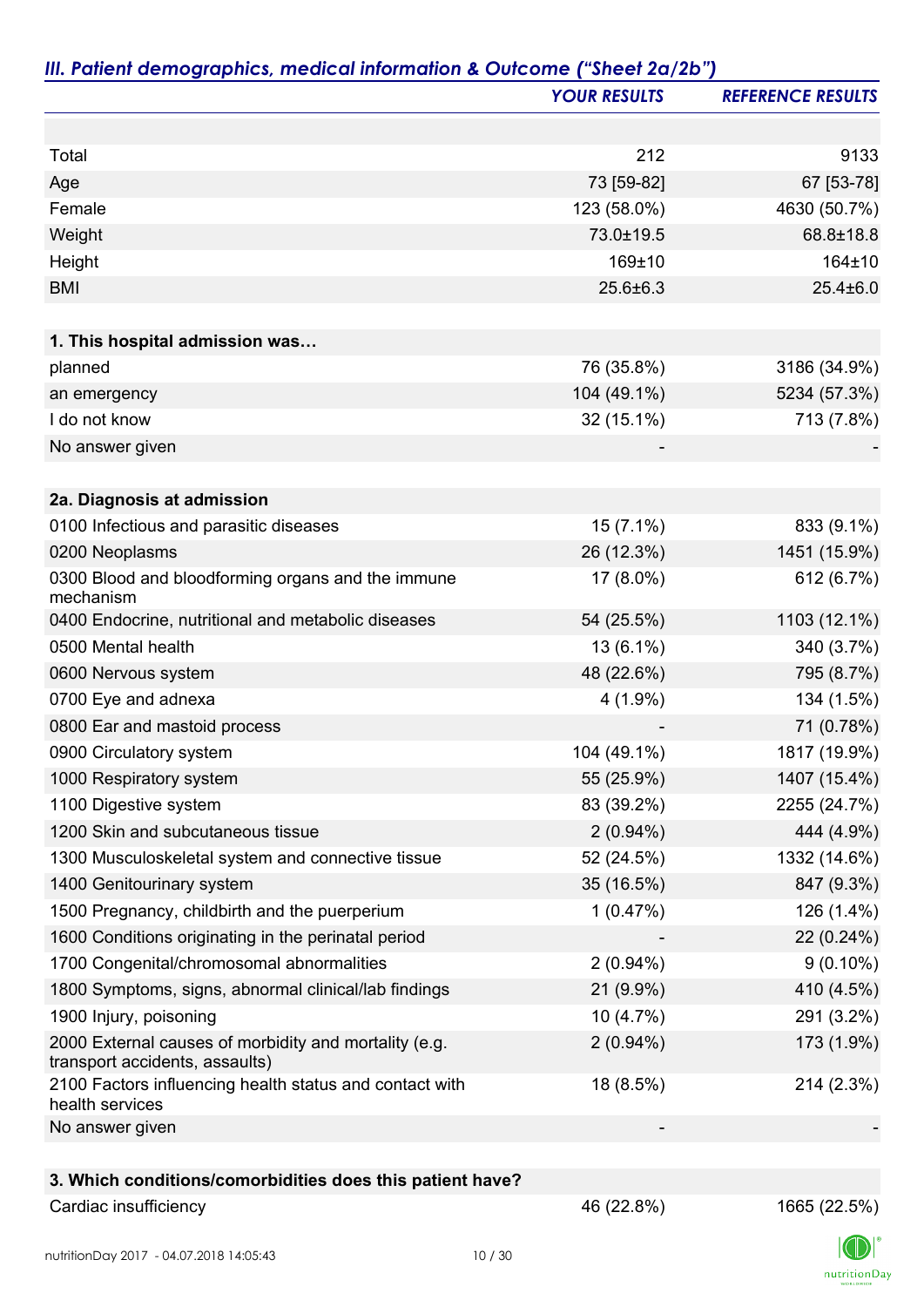| Myocardial infarction                                | $6(3.0\%)$  | 418 (5.9%)   |
|------------------------------------------------------|-------------|--------------|
| Chronic lung disease                                 | 42 (20.9%)  | 1118 (15.3%) |
| Cerebral vascular disease                            | 22 (11.2%)  | 768 (10.7%)  |
| Peripheral vascular disease                          | 50 (25.4%)  | 888 (12.3%)  |
| Chronic liver disease                                | 17 (8.6%)   | 457 (6.4%)   |
| Chronic kidney disease                               | 44 (22.2%)  | 853 (11.8%)  |
| <b>Diabetes</b>                                      | 40 (20.4%)  | 1983 (26.8%) |
| Cancer                                               | 53 (26.5%)  | 1815 (24.8%) |
| Infection                                            | 31 (15.7%)  | 1166 (16.0%) |
| Dementia                                             | 15 (7.7%)   | 398 (5.6%)   |
| Major depressive disorder                            | $9(4.6\%)$  | 390 (5.5%)   |
| Other chronic mental disorder                        | 18 (9.1%)   | 387 (5.5%)   |
| Other chronic disease                                | 68 (33.7%)  | 2029 (27.4%) |
| None                                                 | 31 (14.6%)  | 1421 (15.6%) |
|                                                      |             |              |
| 4a. Previous operation during this hospital stay     |             |              |
| Yes, planned                                         | 19 (9.0%)   | 1796 (19.7%) |
| Yes, acute                                           | 10 (4.7%)   | 561 (6.1%)   |
| <b>No</b>                                            | 182 (85.8%) | 6420 (70.3%) |
| I do not know                                        | 1(0.47%)    | 130 (1.4%)   |
| Missing                                              |             | 226 (2.5%)   |
|                                                      |             |              |
| Days since operation                                 | $6[1-9]$    | 4 [1-13]     |
|                                                      |             |              |
| 4b. Planned operation during this hospital stay      |             |              |
| Yes, today or tomorrow                               | $3(1.4\%)$  | 766 (8.4%)   |
| Yes, later                                           | $5(2.4\%)$  | 536 (5.9%)   |
| No                                                   | 199 (93.9%) | 6795 (74.4%) |
| I do not know                                        | $3(1.4\%)$  | 417 (4.6%)   |
| Missing                                              | $2(0.94\%)$ | 619 (6.8%)   |
|                                                      |             |              |
| 5. Previous ICU admission during this hospital stay? | 22 (10.4%)  | 982 (10.8%)  |
| (Yes)                                                |             |              |
|                                                      |             |              |
| 6. Is this patient terminally ill?                   | 21 (9.9%)   | 660 (7.2%)   |
|                                                      |             |              |
| 7. Fluid status                                      |             |              |
| Normal                                               | 102 (48.1%) | 7154 (78.3%) |
| Overloaded                                           | $8(3.8\%)$  | 518 (5.7%)   |
| Dehydrated                                           | 14 (6.6%)   | 475 (5.2%)   |
| I do not know                                        | 88 (41.5%)  | 986 (10.8%)  |
| Missing                                              |             |              |
|                                                      |             |              |
| 8. Number of different medications planned           |             |              |
| Oral                                                 | $7[3-9]$    | $5[2-8]$     |
|                                                      |             |              |
| nutritionDay 2017 - 04.07.2018 14:05:43              | 11/30       |              |

 $\textsf{nutritionDay}$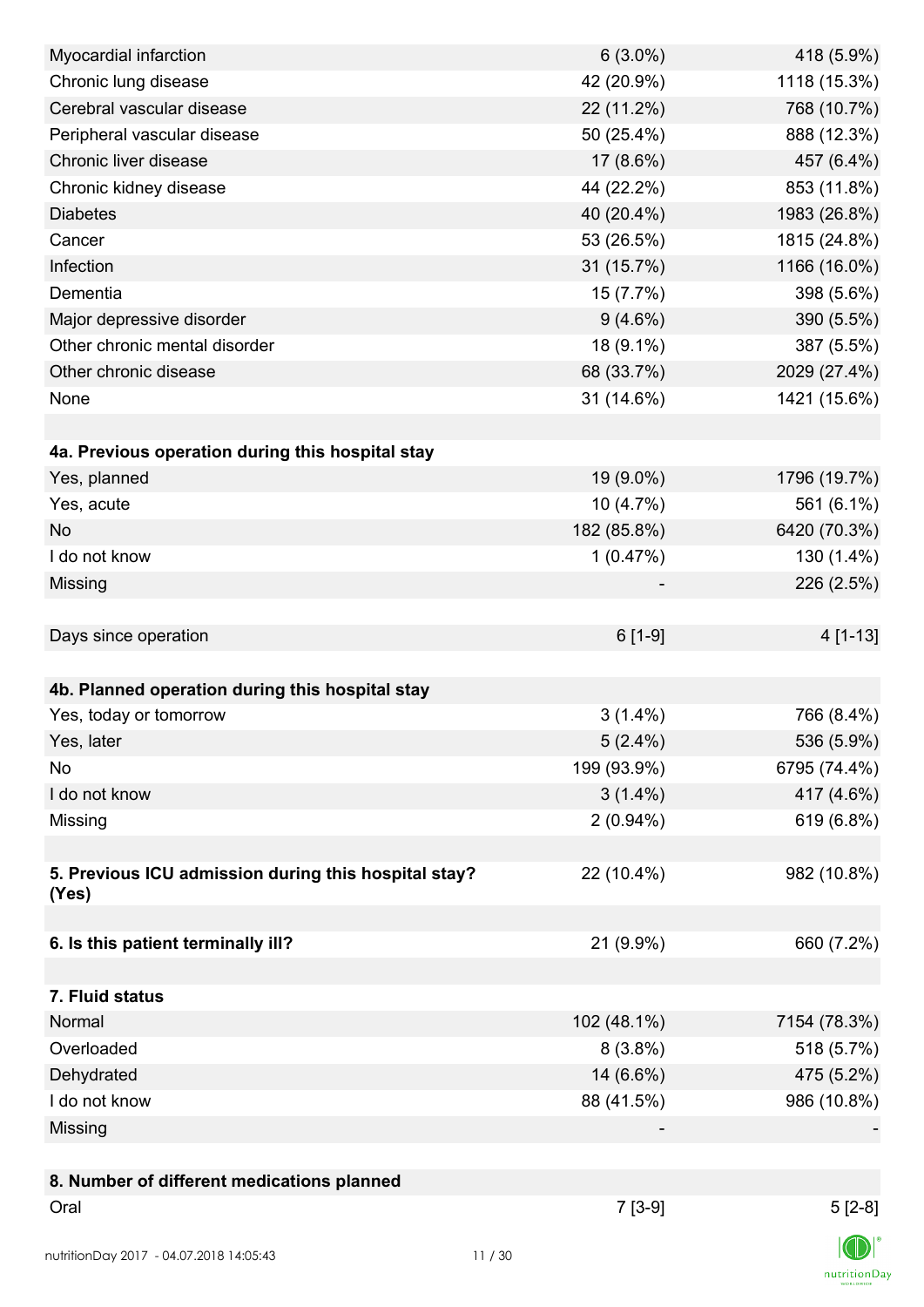| Other                                                                                    | $1[1-2]$    | $2[1-4]$     |
|------------------------------------------------------------------------------------------|-------------|--------------|
|                                                                                          |             |              |
| 9. Was this patient identified as malnourished or at risk of malnutrition?               |             |              |
| Malnourished                                                                             | 35 (16.5%)  | 914 (10.0%)  |
| At risk                                                                                  | 24 (11.3%)  | 1610 (17.6%) |
| No                                                                                       | 132 (62.3%) | 5843 (64.0%) |
| I do not know                                                                            | 21 (9.9%)   | 766 (8.4%)   |
| Missing                                                                                  |             |              |
|                                                                                          |             |              |
| 10. IV Fluids                                                                            |             |              |
| Electrolyte solution (NaCl, Ringers lactate, etc)                                        | 47 (22.2%)  | 3595 (39.4%) |
| 5% Glucose solution                                                                      | $2(0.94\%)$ | 877 (9.6%)   |
|                                                                                          |             |              |
| 11. Number of ONS drinks planned                                                         | $0 [0-0]$   | $0 [0-0]$    |
|                                                                                          |             |              |
| 12. Nutrition intake                                                                     |             |              |
| Regular hospital food                                                                    | 167 (78.8%) | 5097 (55.8%) |
| Fortified/enriched hospital food                                                         | 15 (7.1%)   | 801 (8.8%)   |
| Protein/energy supplement (e.g. ONS drinks)                                              | 32 (15.1%)  | 1073 (11.7%) |
| <b>Enteral nutrition</b>                                                                 | 6(2.8%)     | 495 (5.4%)   |
| Parenteral nutrition                                                                     | 6(2.8%)     | 485 (5.3%)   |
| Special diet                                                                             | 27 (12.7%)  | 3173 (34.7%) |
| None                                                                                     | 10 (4.7%)   | 506 (5.5%)   |
|                                                                                          |             |              |
| 13a. All lines and Tubes                                                                 |             |              |
| <b>Central Venous</b>                                                                    | 14 (6.6%)   | 752 (8.2%)   |
| Peripheral venous access                                                                 | 128 (60.4%) | 4362 (47.8%) |
| Nasogastric                                                                              |             | 269 (2.9%)   |
| Nasojejunal                                                                              |             | 38 (0.42%)   |
| Nasoduadenal                                                                             |             | 22 (0.24%)   |
| Enterostoma                                                                              | $5(2.4\%)$  | 46 (0.50%)   |
| Percutaneous endoscopy/surgical gastrostomy                                              | $4(1.9\%)$  | 71 (0.78%)   |
|                                                                                          |             |              |
| Percutaneous endoscopy/surgical jejunostomy                                              |             | 29 (0.32%)   |
| None                                                                                     | 73 (34.4%)  | 4024 (44.1%) |
|                                                                                          |             |              |
| 13b. Were there complications with nutrition related lines<br>and tubes since admission? |             |              |
| Yes, previously                                                                          | $2(0.94\%)$ | 93 (1.0%)    |
| Yes, ongoing                                                                             | $2(0.94\%)$ | 80 (0.88%)   |
| No                                                                                       | 169 (79.7%) | 7577 (83.0%) |
| I do not know                                                                            | 33 (15.6%)  | 871 (9.5%)   |
| Missing                                                                                  | 6(2.8%)     | 512 (5.6%)   |
|                                                                                          |             |              |

#### **14. Please indicate if any of the following was done for this patient since admission**

Energy requirements were determined 30 (14.2%) 3246 (35.5%)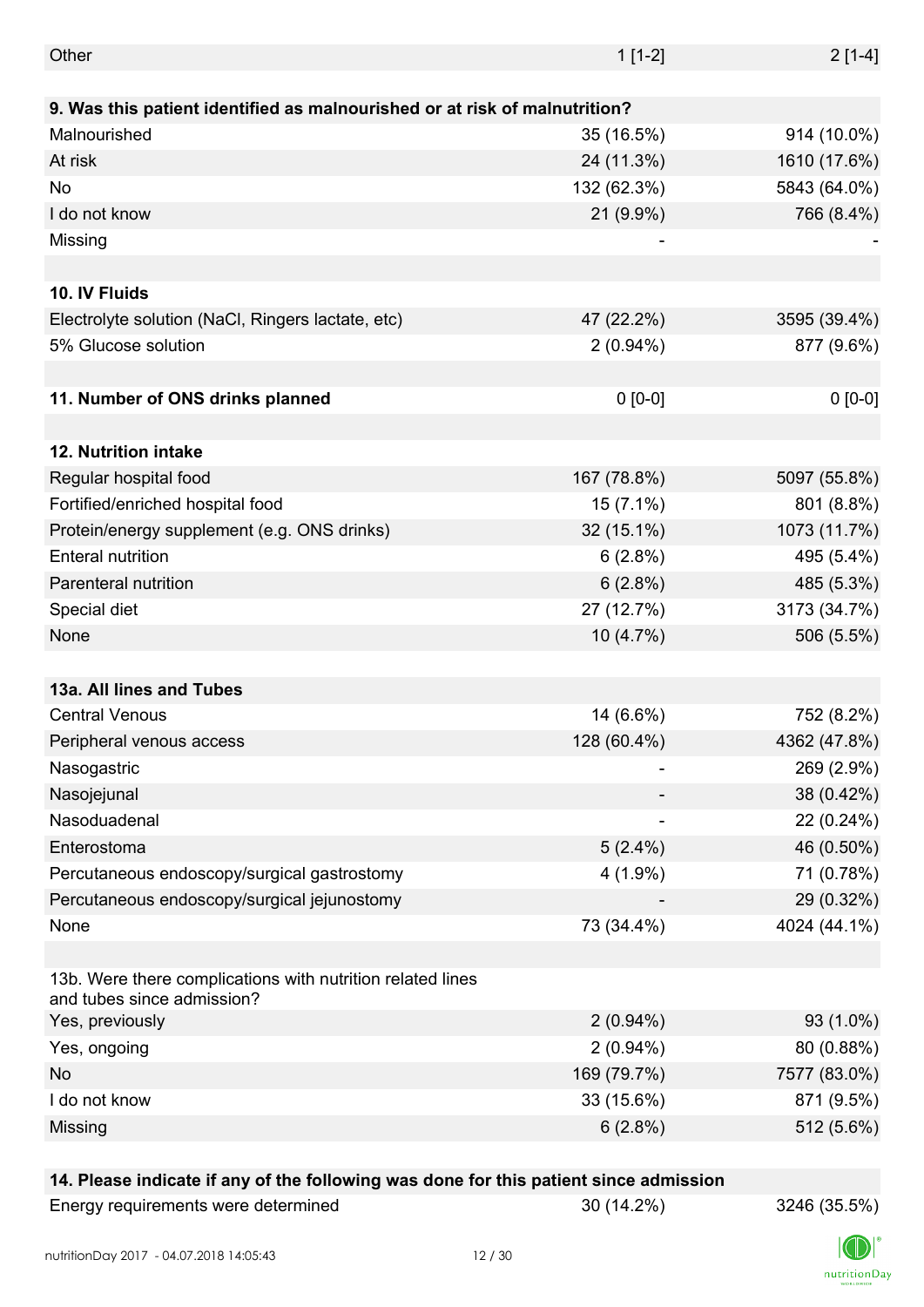| Protein requirements were determined                     | 27 (12.7%)  | 2888 (31.6%) |
|----------------------------------------------------------|-------------|--------------|
| Food/Nutrition intake was recorded in the patient record | 25 (11.8%)  | 4124 (45.2%) |
| Nutrition treatment plan was developed                   | 17 (8.0%)   | 3183 (34.9%) |
| Nutrition expert was consulted                           | 41 (19.3%)  | 3050 (33.4%) |
| Malnutrition status is recorded in the patient record    | 36 (17.0%)  | 2529 (27.7%) |
| None                                                     |             |              |
|                                                          |             |              |
| 15a. Energy goal                                         |             |              |
| $< 500$ kcal                                             | $2(0.94\%)$ | 335 (3.7%)   |
| 500-999 kcal                                             | $2(0.94\%)$ | 109 (1.2%)   |
| 1000-1499 kcal                                           | $12(5.7\%)$ | 957 (10.5%)  |
| 1500-1999 kcal                                           | 50 (23.6%)  | 2729 (29.9%) |
| >=2000 kcal                                              | 19 (9.0%)   | 993 (10.9%)  |
| Not determined                                           | 111 (52.4%) | 3222 (35.3%) |
| I do not know                                            | 16 (7.5%)   | 752 (8.2%)   |
| Missing                                                  |             | 36 (0.39%)   |
|                                                          |             |              |
| 15b. Energy intake                                       |             |              |
| $< 500$ kcal                                             | $3(1.4\%)$  | 615 (6.7%)   |
| 500-999 kcal                                             | $7(3.3\%)$  | 525 (5.7%)   |
| 1000-1499 kcal                                           | 14 (6.6%)   | 1192 (13.1%) |
| 1500-1999 kcal                                           | 21 (9.9%)   | 2032 (22.2%) |
| >=2000 kcal                                              | $13(6.1\%)$ | 597 (6.5%)   |
| Not determined                                           | 109 (51.4%) | 2998 (32.8%) |
| I do not know                                            | 45 (21.2%)  | 1122 (12.3%) |
| Missing                                                  |             | 52 (0.57%)   |
|                                                          |             |              |
| 16. Since admission, this patient's health status has    |             |              |
| Improved                                                 | 83 (39.2%)  | 4626 (50.7%) |
| Deteriorated                                             | $9(4.2\%)$  | 514 (5.6%)   |
| Remained the same                                        | 47 (22.2%)  | 2506 (27.4%) |
| This patient has just been admitted                      | 10 (4.7%)   | 574 (6.3%)   |
| I do not know                                            | 63 (29.7%)  | 913 (10.0%)  |
| Missing                                                  |             |              |
|                                                          |             |              |
| Length of hospital stay (days)                           | 11 [5-19]   | 12 [6-24]    |
|                                                          |             |              |
| <b>Outcome Code</b>                                      |             |              |
| 1= Still in the hospital                                 | $9(4.2\%)$  | 796 (8.7%)   |
| 2= Transferred to another hospital                       |             | 219 (2.4%)   |
| 3= Transferred to long term care                         | 16 (7.5%)   | 373 (4.1%)   |
| 4= Rehabilitation                                        | $10(4.7\%)$ | 500 (5.5%)   |
| 5= Discharged home                                       | 171 (80.7%) | 6731 (73.7%) |
| 6= Death                                                 | $3(1.4\%)$  | 283 (3.1%)   |

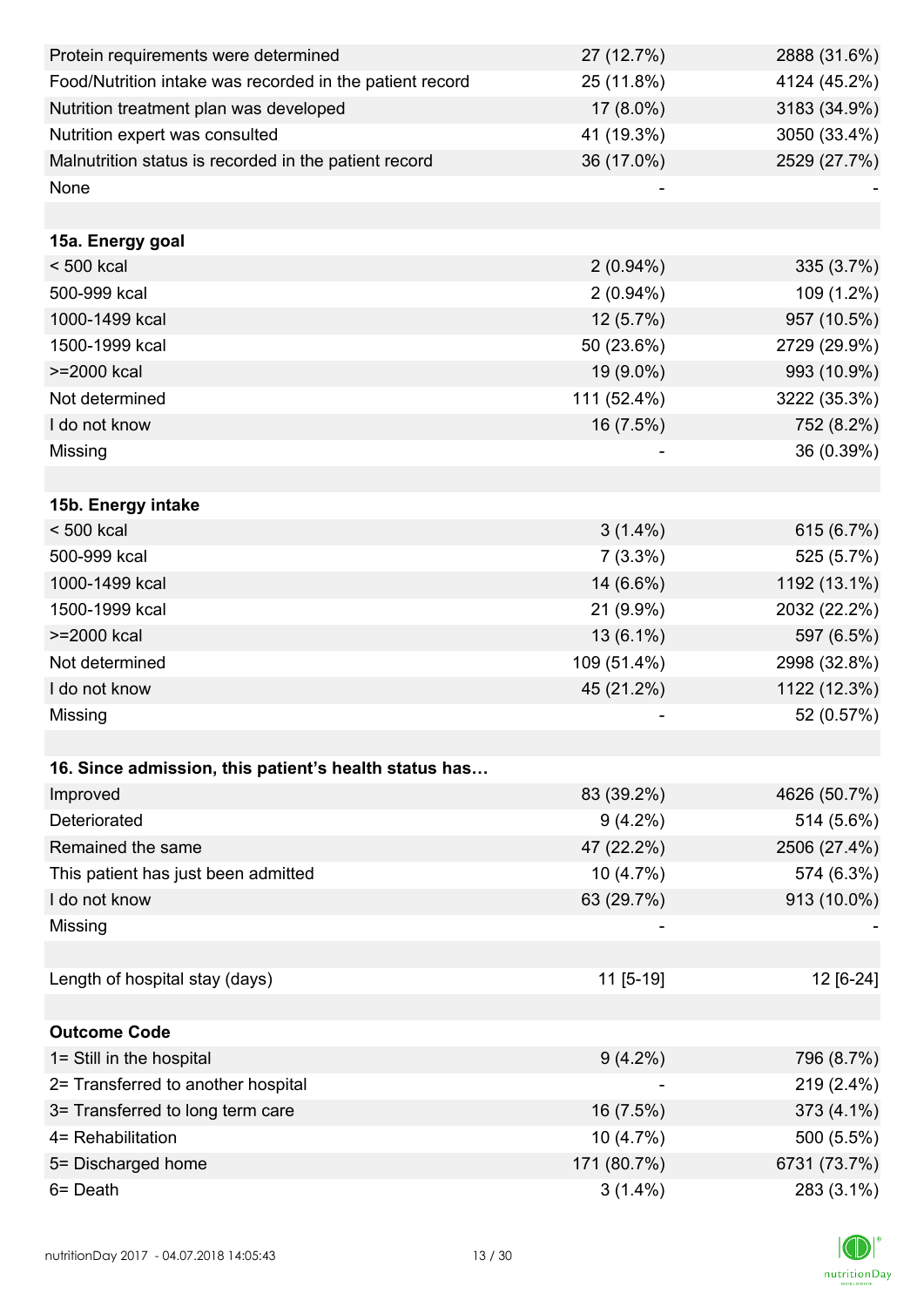| $7 =$ Others                         | $3(1.4\%)$  | 175 (1.9%)   |
|--------------------------------------|-------------|--------------|
| Missing                              | ٠           | 56 (0.61%)   |
|                                      |             |              |
| Readmitted since ND                  |             |              |
| $1 = No$                             | 144 (72.0%) | 6273 (77.4%) |
| 2= Yes, same hospital planned        | 13 (6.5%)   | 483 (6.0%)   |
| 3= Yes, same hospital unplanned      | $9(4.5\%)$  | 471 (5.8%)   |
| 4= Yes, different hospital planned   | $1(0.50\%)$ | 45 (0.56%)   |
| 5= Yes, different hospital unplanned | $1(0.50\%)$ | 45 (0.56%)   |
| 6= Unknown                           | 29 (14.5%)  | 366 (4.5%)   |
| Missing                              | $1(0.50\%)$ | 428 (5.3%)   |

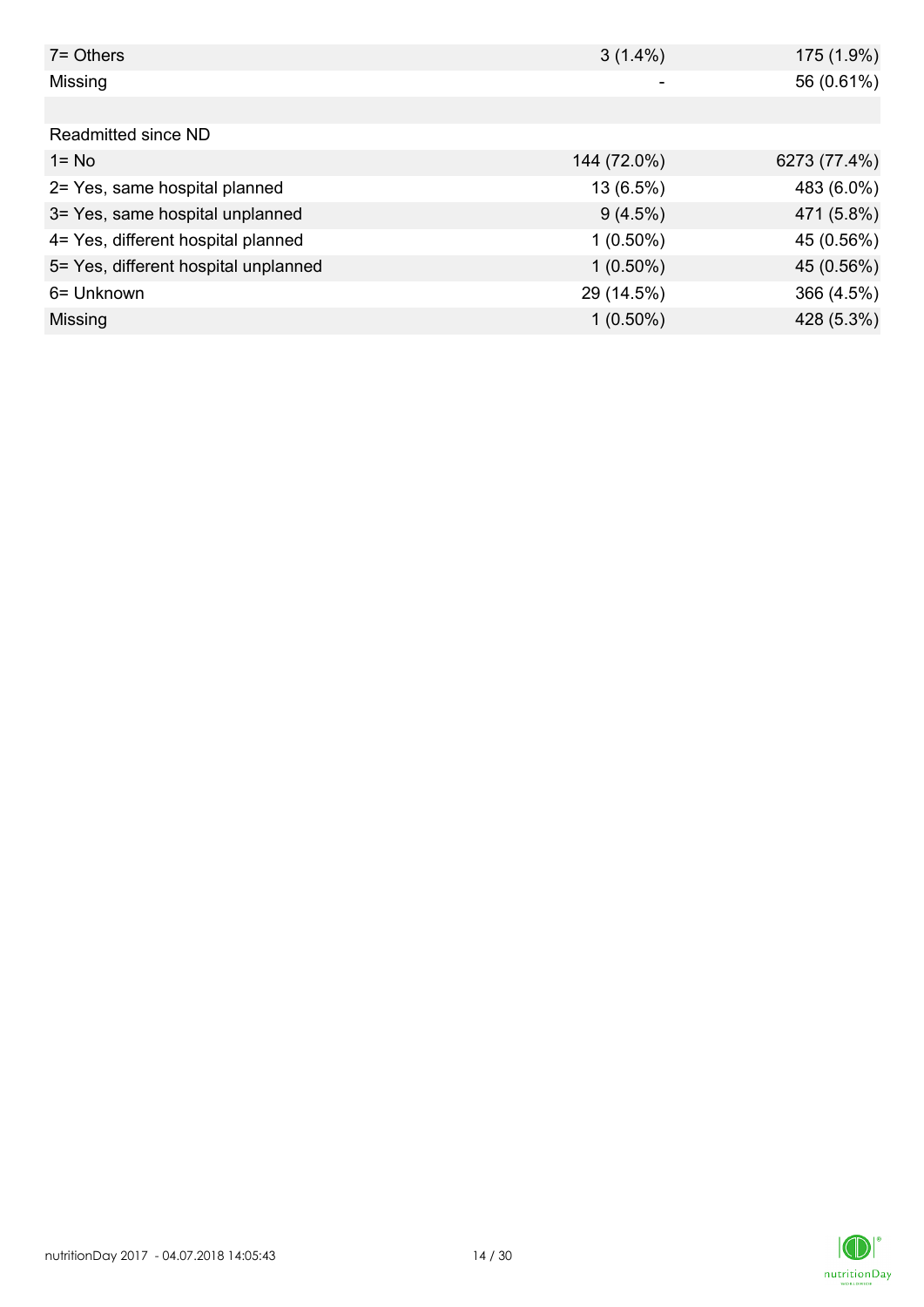|                                                                                   | <b>YOUR RESULTS</b> | <b>REFERENCE RESULTS</b> |
|-----------------------------------------------------------------------------------|---------------------|--------------------------|
|                                                                                   |                     |                          |
| 1. What are your typical dietary habits?                                          |                     |                          |
| No special dietary habits                                                         | 156 (73.9%)         | 6102 (69.3%)             |
| I am vegetarian                                                                   | $4(1.9\%)$          | 153 (1.7%)               |
| I adhee to a vegan diet                                                           |                     | 53 (0.60%)               |
| I eat gluten-free diet                                                            | 1(0.47%)            | 78 (0.89%)               |
| I avoid added sugars                                                              | 31 (14.7%)          | 1353 (15.4%)             |
| I avoid carbohydrates                                                             | $11(5.2\%)$         | 515 (5.9%)               |
| I eat a low fat-diet                                                              | 34 (16.1%)          | 1034 (11.8%)             |
| I am lactose intolerant                                                           | $5(2.4\%)$          | 343 (3.9%)               |
| Other special diet due to intolerances/allergies                                  | 2(0.95%)            | 179 (2.0%)               |
| Other                                                                             | 18 (8.5%)           | 617 (7.0%)               |
| No answer given                                                                   | $4(1.9\%)$          | 217 (2.5%)               |
|                                                                                   |                     |                          |
| 2. Where did you live before your current hospital admission?                     |                     |                          |
| At home                                                                           | 177 (83.9%)         | 7771 (88.3%)             |
| In a nursing home or other live-in facility                                       | 21 (10.0%)          | 295 (3.4%)               |
| I was transferred from another hospital                                           | $8(3.8\%)$          | 456 (5.2%)               |
| Other                                                                             | $3(1.4\%)$          | 147 (1.7%)               |
| Missing                                                                           | 2(0.95%)            | 131 (1.5%)               |
|                                                                                   |                     |                          |
| 3. In general, are you able to walk?                                              |                     |                          |
| Yes                                                                               | 120 (56.9%)         | 5599 (63.6%)             |
| Yes, with someone's help                                                          | $17(8.1\%)$         | 963 (10.9%)              |
| Yes, independently using a cane, walker, or crutches                              | 48 (22.7%)          | 1142 (13.0%)             |
| No, I have a wheelchair                                                           | 16 (7.6%)           | 383 (4.4%)               |
| No, I am bedridden                                                                | 6(2.8%)             | 579 (6.6%)               |
| Missing                                                                           | $4(1.9\%)$          | 134 (1.5%)               |
|                                                                                   |                     |                          |
| 4. In general, how would you say your health is?                                  |                     |                          |
| Very good                                                                         | 6(2.8%)             | 633 (7.2%)               |
| Good                                                                              | 50 (23.7%)          | 3217 (36.6%)             |
| Fair                                                                              | 97 (46.0%)          | 3329 (37.8%)             |
| Poor                                                                              | 47 (22.3%)          | 1202 (13.7%)             |
| Very poor                                                                         | $8(3.8\%)$          | 268 (3.0%)               |
| Missing                                                                           | $3(1.4\%)$          | 151 (1.7%)               |
|                                                                                   |                     |                          |
| 5. Over the last 12 months prior to your current hospital admission approximately |                     |                          |
| how many times have you seen a doctor?                                            | $5[3-10]$           | $4[2-10]$                |
| how many times have you been admitted to the                                      | $2[1-3]$            | $1[0-2]$                 |
| hospital (Emergency room, any ward)?                                              |                     |                          |
| how many nights in total have you spent in hospital?                              | 13 [3-30]           | $5[0-15]$                |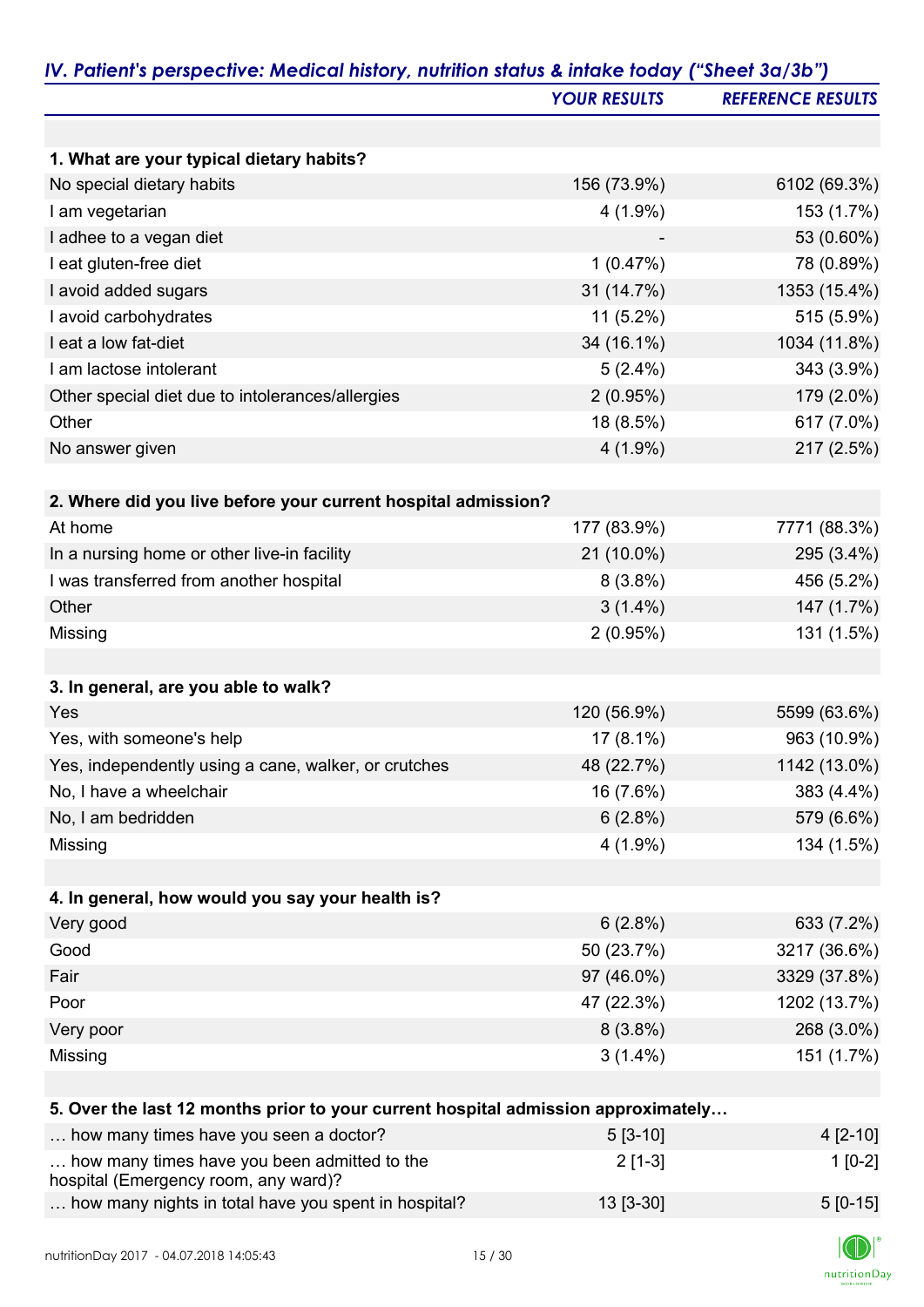| 6. How many different medications do you take routinely each day (prior to hospitalisation)? |             |              |
|----------------------------------------------------------------------------------------------|-------------|--------------|
| $1 - 2$                                                                                      | 39 (18.5%)  | 1694 (19.3%) |
| $3 - 5$                                                                                      | 68 (32.2%)  | 2352 (26.7%) |
| More than 5                                                                                  | 60 (28.4%)  | 2722 (30.9%) |
| None                                                                                         | 26 (12.3%)  | 1418 (16.1%) |
| I do not know                                                                                | $17(8.1\%)$ | 449 (5.1%)   |
| Missing                                                                                      | 1(0.47%)    | 165 (1.9%)   |
|                                                                                              |             |              |
| 7. Do you have health insurance?                                                             |             |              |
| Yes, private insurance only                                                                  | 19 (9.0%)   | 1319 (15.0%) |
| Yes, public insurance only                                                                   | 160 (75.8%) | 4350 (49.4%) |
| Yes, both                                                                                    | 25 (11.8%)  | 1115 (12.7%) |
| None                                                                                         |             | 1177 (13.4%) |
| I prefer not to answer                                                                       | $4(1.9\%)$  | 510 (5.8%)   |
| Missing                                                                                      | $3(1.4\%)$  | 329 (3.7%)   |
|                                                                                              |             |              |
| 8. What was your weight 5 years ago?                                                         | 74 [64-85]  | 70 [60-83]   |
| I do not know                                                                                | 40 (19.0%)  | 2377 (27.0%) |
|                                                                                              |             |              |
| 9a. Have you lost weight within the last 3 months?                                           |             |              |
| Yes, intentionally                                                                           | $11(5.2\%)$ | 827 (9.4%)   |
| Yes, unintentionally                                                                         | 89 (42.2%)  | 3324 (37.8%) |
| No, my weight stayed the same                                                                | 80 (37.9%)  | 2582 (29.3%) |
| No, I gained weight                                                                          | 10 (4.7%)   | 951 (10.8%)  |
| I do not know                                                                                | 17 (8.1%)   | 907 (10.3%)  |
| Missing                                                                                      | $4(1.9\%)$  | 209 (2.4%)   |
|                                                                                              |             |              |
| 9b. If yes, how many kg did you lose?                                                        | $6[4-10]$   | $6[3-10]$    |
| I do not know                                                                                | 13 (13.0%)  | 701 (16.9%)  |
|                                                                                              |             |              |
| 10. Did you know about your hospitalisation two days                                         | 78 (39.2%)  | 3271 (39.2%) |
| before admission? (Yes)                                                                      |             |              |
|                                                                                              |             |              |
| 11. Please indicate if you                                                                   |             |              |
| were weighed at admission                                                                    | 69 (33.2%)  | 4927 (56.7%) |
| were informed about your nutrition status                                                    | 52 (25.9%)  | 2797 (32.5%) |
| were informed about nutrition care options                                                   | 41 (20.6%)  | 2491 (29.0%) |
| received special nutrition care                                                              | 32 (15.9%)  | 2357 (27.5%) |
|                                                                                              |             |              |
| 12. How well have you eaten in the week before you were admitted to the hospital?            |             |              |
| More than normal                                                                             | $7(3.3\%)$  | 388 (4.4%)   |
| Normal                                                                                       | 127 (60.8%) | 5401 (61.8%) |



About 3/4 of normal 844 (9.7%) 844 (9.7%) About half of normal 27 (12.9%) 1065 (12.2%)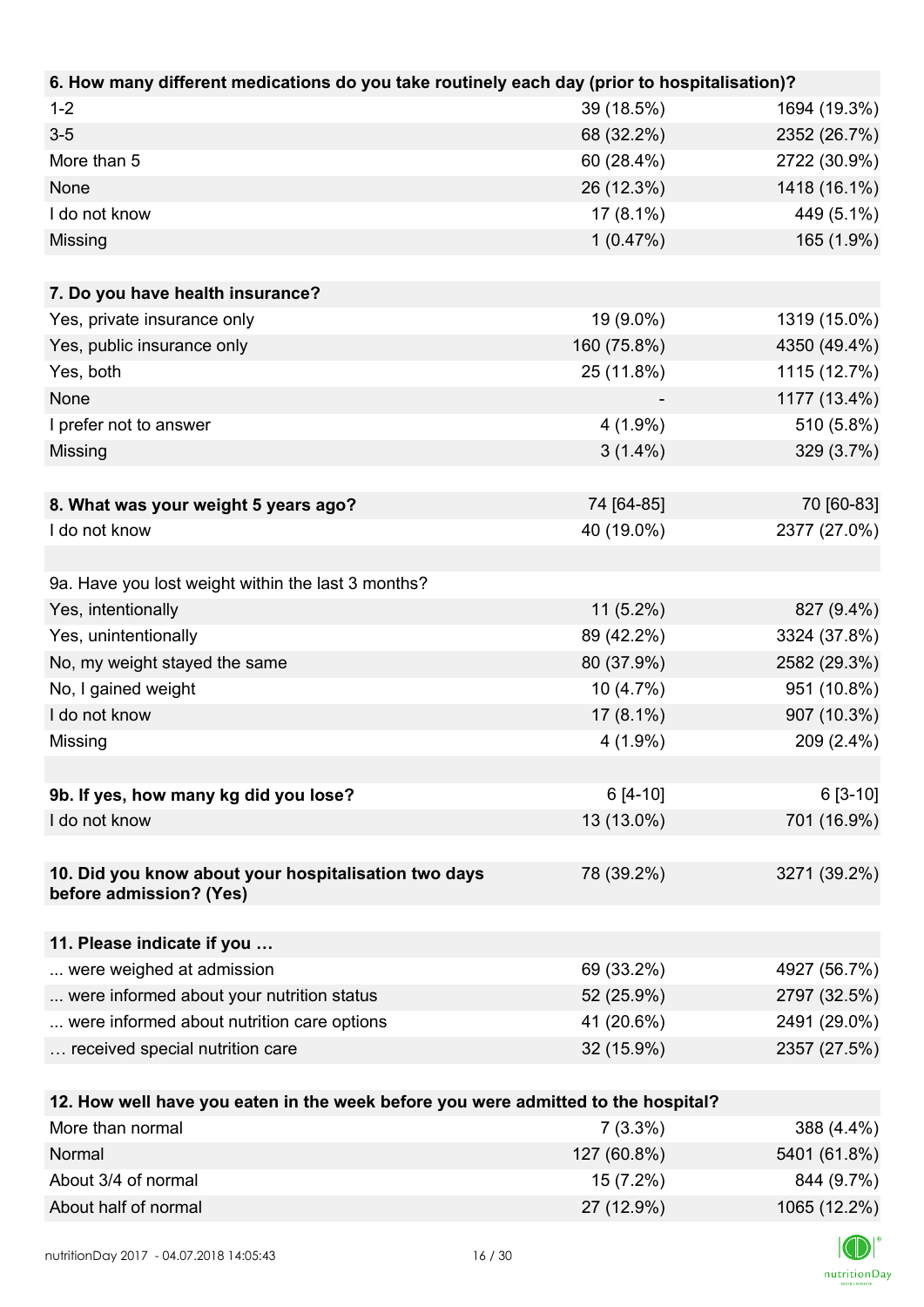| About a quarter to nearly nothing                                              | 30 (14.4%)                | 791 (9.0%)                |
|--------------------------------------------------------------------------------|---------------------------|---------------------------|
| I do not know                                                                  |                           | 88 (1.0%)                 |
| Missing                                                                        | $3(1.4\%)$                | 167 (1.9%)                |
|                                                                                |                           |                           |
| 13. In general, how satisfied are you with the food at the hospital?           |                           |                           |
| Very satisfied                                                                 | 48 (23.0%)                | 2368 (27.1%)              |
| Somewhat satisfied                                                             | 69 (33.0%)                | 2629 (30.1%)              |
| <b>Neutral</b>                                                                 | 34 (16.3%)                | 1752 (20.0%)              |
| <b>Dissatisfied</b>                                                            | 27 (12.9%)                | 691 (7.9%)                |
| Very dissatisfied                                                              | $6(2.9\%)$                | 261 (3.0%)                |
| I do not know                                                                  | 18 (8.6%)                 | 726 (8.3%)                |
| Missing                                                                        | $7(3.3\%)$                | 317 (3.6%)                |
|                                                                                |                           |                           |
| 14. Did you get any help with eating TODAY?                                    |                           |                           |
| Yes, from family or friends                                                    | $3(1.4\%)$                | 978 (11.2%)               |
| Yes, from hospital staff                                                       | 23 (11.0%)                | 581 (6.6%)                |
| No                                                                             | 171 (81.8%)               | 6652 (76.1%)              |
| I do not know                                                                  | $3(1.4\%)$                | 113 (1.3%)                |
| Missing                                                                        | $9(4.3\%)$                | 420 (4.8%)                |
|                                                                                |                           |                           |
| 15. Were you able to eat without interruption TODAY?<br>(Yes)                  | 137 (72.9%)               | 6110 (74.6%)              |
|                                                                                |                           |                           |
|                                                                                |                           |                           |
| 16a. Please indicate how much hospital food you ate for lunch or dinner TODAY: |                           |                           |
| About all                                                                      | 86 (41.1%)                | 4213 (48.2%)              |
| 1/2                                                                            | 62 (29.7%)                | 2075 (23.7%)              |
| 1/4                                                                            | 26 (12.4%)                | 1064 (12.2%)              |
| Nothing                                                                        | 21 (10.0%)                | 1004 (11.5%)              |
| Missing                                                                        | 14 (6.7%)                 | 388 (4.4%)                |
|                                                                                |                           |                           |
| 16b. The portion size of the meal I ordered TODAY was                          |                           |                           |
| Standard                                                                       | 128 (61.2%)               | 5611 (64.2%)              |
| Smaller                                                                        | 36 (17.2%)                | 811 (9.3%)                |
| Larger                                                                         | $3(1.4\%)$                | 344 (3.9%)                |
| I do not know                                                                  | 19 (9.1%)                 | 884 (10.1%)               |
| Missing                                                                        | 23 (11.0%)                | 1094 (12.5%)              |
|                                                                                |                           |                           |
| 17. If you did not eat everything of your meal, please tell us why:            |                           |                           |
| I did not like the type of food offered                                        | 15 (13.8%)                | 608 (14.7%)               |
| I did not like the smell/taste of the food                                     | $8(7.3\%)$                | 474 (11.4%)               |
| The food did not fit my cultural/religious preferences                         |                           | 54 (1.3%)                 |
| The food was too hot                                                           | $\overline{\phantom{a}}$  | 15 (0.36%)                |
| The food was too cold                                                          | $1(0.92\%)$               | 95 (2.3%)                 |
| Due to food allergy/intolerance<br>I was not hungry at that time               | $1(0.92\%)$<br>22 (20.2%) | 27 (0.65%)<br>709 (17.1%) |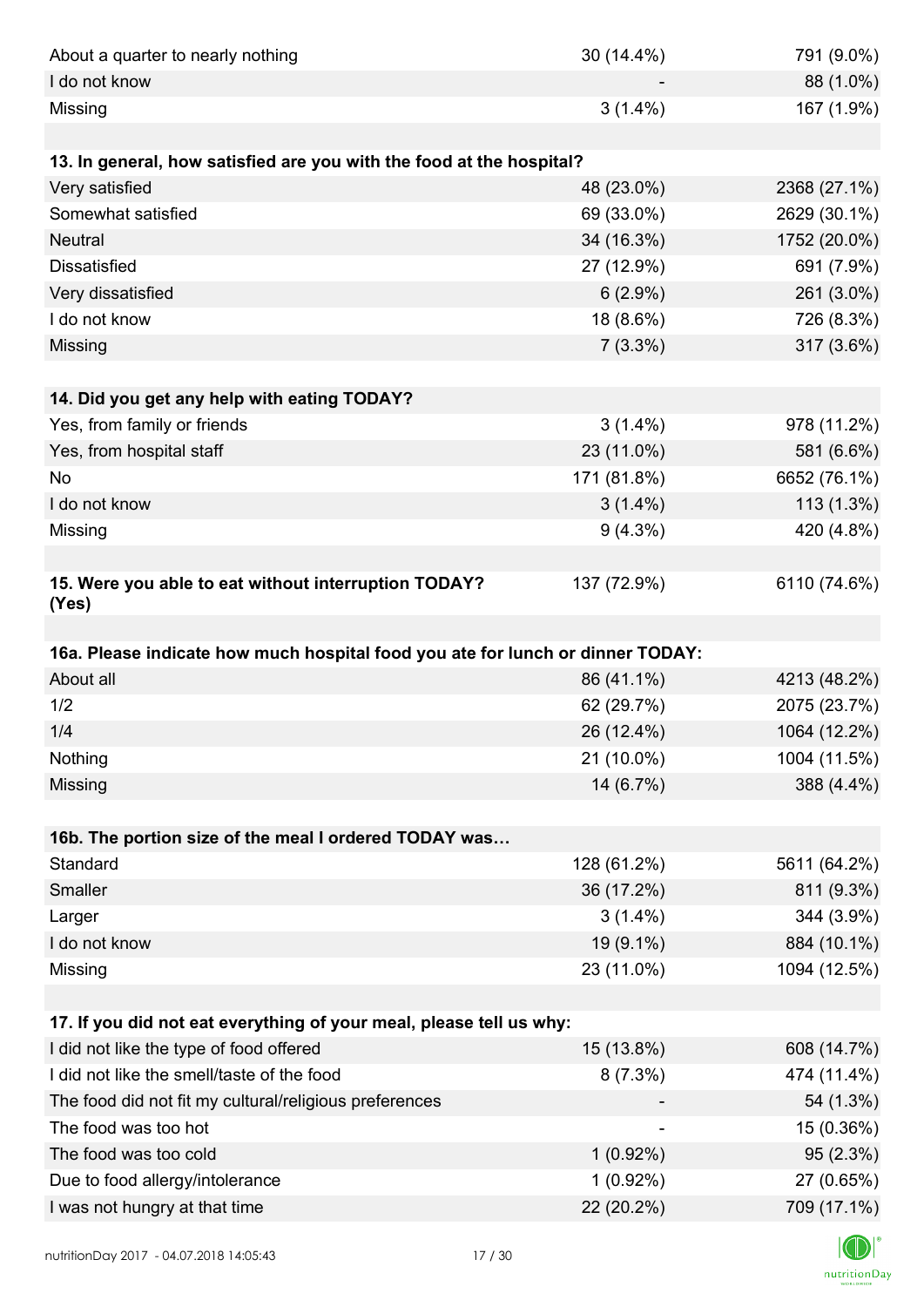| I do not have my usual appetite                                                      | 34 (31.2%)  | 1167 (28.2%) |
|--------------------------------------------------------------------------------------|-------------|--------------|
| I have problems chewing/swallowing                                                   | $5(4.6\%)$  | 239 (5.8%)   |
| I normally eat less than what was served                                             | 22 (20.2%)  | 457 (11.0%)  |
| I had nausea/vomiting                                                                | $9(8.3\%)$  | 345 (8.3%)   |
| I was too tired                                                                      | $2(1.8\%)$  | 227 (5.5%)   |
| I cannot eat without help                                                            | $1(0.92\%)$ | 73 (1.8%)    |
| I was not allowed to eat                                                             | 14 (12.8%)  | 460 (11.1%)  |
| I had an exam, surgery, or test and missed my meal                                   | $8(7.3\%)$  | 243 (5.9%)   |
| I did not get requested food                                                         | 4(3.7%)     | 54 (1.3%)    |
| No answer given                                                                      | 13 (11.9%)  | 510 (12.3%)  |
|                                                                                      |             |              |
| 18. Enter the number of glasses/cups of the drinks you consumed in the last 24 hours |             |              |
| Water                                                                                | $5[3-8]$    | $3[2-5]$     |
| Tea                                                                                  | $2[1-3]$    | $1[0-2]$     |
| Coffee                                                                               | $2[1-3]$    | $1[0-2]$     |
| Milk                                                                                 | $0 [0-1]$   | $1[0-1]$     |
| Fruit juice                                                                          | $1[0-1]$    | $1[0-2]$     |
| Soft drinks                                                                          | $0 [0-1]$   | $0 [0-1]$    |
| Nutrition drink                                                                      | $1 [0-1]$   | $0 [0-1]$    |
| Other                                                                                | $0 [0-1]$   | $0 [0-1]$    |
|                                                                                      |             |              |
| 19a. Did you eat any food apart from hospital food<br><b>TODAY?</b>                  | 55 (28.1%)  | 2179 (27.2%) |
| 19b. If yes, what did you eat?                                                       |             |              |
| Sweet snacks                                                                         | 24 (43.6%)  | 548 (25.1%)  |
| Salty snacks                                                                         | $4(7.3\%)$  | 290 (13.3%)  |
| Homemade food                                                                        | $8(14.5\%)$ | 320 (14.7%)  |
| <b>Fruits</b>                                                                        | 13 (23.6%)  | 774 (35.5%)  |
| Dairy products                                                                       | $5(9.1\%)$  | 221 (10.1%)  |
| Food delivered/restaurant                                                            | $2(3.6\%)$  | 85 (3.9%)    |
| Sandwich                                                                             | $5(9.1\%)$  | 145 (6.7%)   |
| Other                                                                                | $6(10.9\%)$ | 429 (19.7%)  |
|                                                                                      |             |              |
| 20. How has your food intake changed since your hospital admission?                  |             |              |
| Increased                                                                            | 25 (12.0%)  | 1201 (13.7%) |
| Decreased                                                                            | 86 (41.1%)  | 2809 (32.1%) |
| Stayed the same                                                                      | 54 (25.8%)  | 3616 (41.4%) |
| I do not know                                                                        | 19 (9.1%)   | 601 (6.9%)   |
| Missing                                                                              | 25 (12.0%)  | 517 (5.9%)   |
|                                                                                      |             |              |
| 21. TODAY I feel                                                                     |             |              |
| Stronger than at admission                                                           | 71 (34.0%)  | 3792 (43.4%) |
| Weaker than at admission                                                             | 37 (17.7%)  | 1514 (17.3%) |
| Same as at admission                                                                 | 69 (33.0%)  | 2454 (28.1%) |
|                                                                                      |             |              |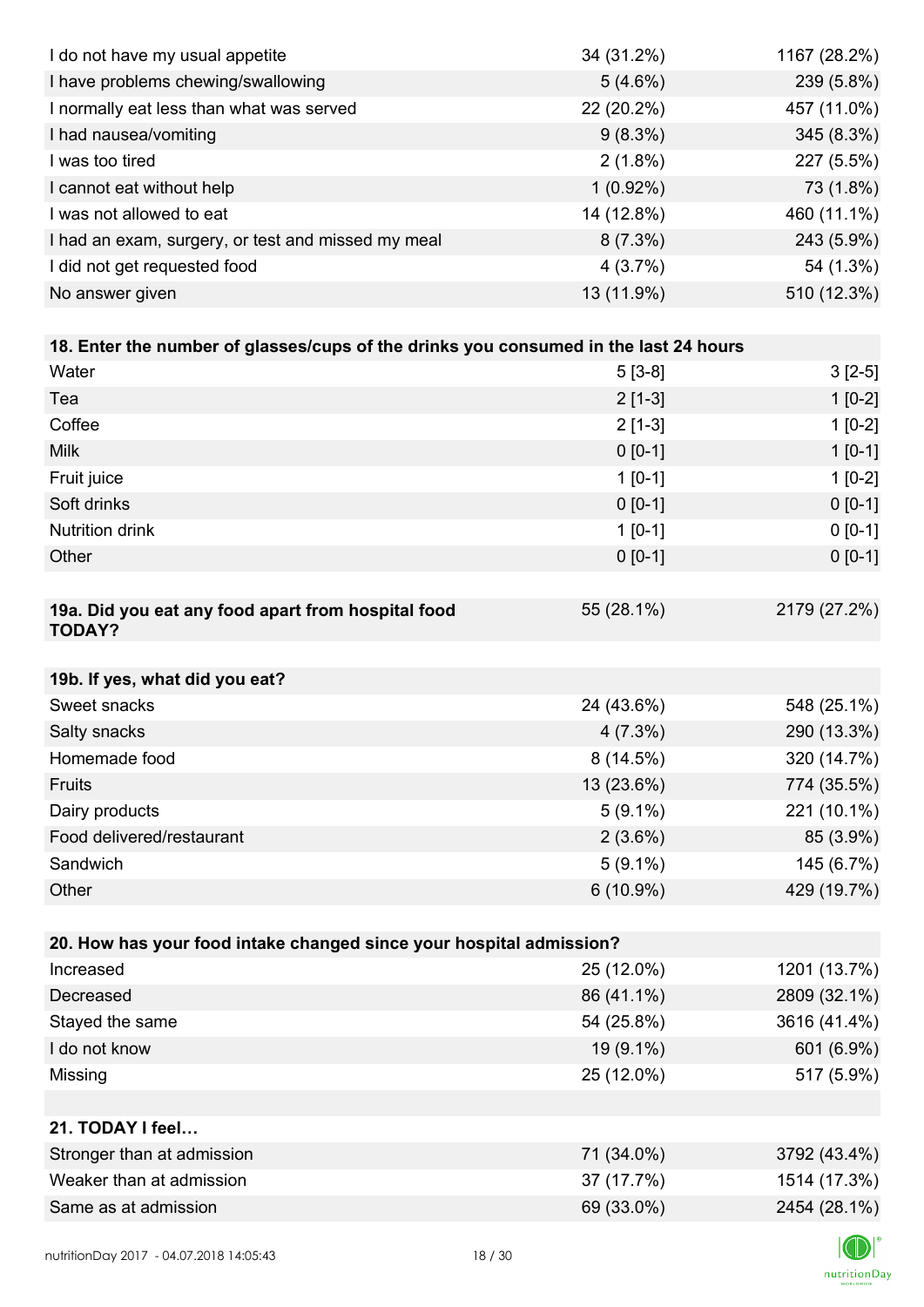| I was admitted today                                 | $5(2.4\%)$  | 239 (2.7%)   |
|------------------------------------------------------|-------------|--------------|
| I do not know                                        | 16 (7.7%)   | 466 (5.3%)   |
| Missing                                              | $11(5.3\%)$ | 279 (3.2%)   |
|                                                      |             |              |
| 22. Can you walk without assistance TODAY?           |             |              |
| Yes                                                  | 115 (55.0%) | 5103 (58.4%) |
| No, only with assistance                             | 58 (27.8%)  | 2181 (24.9%) |
| No, I stay in bed                                    | 28 (13.4%)  | 984 (11.3%)  |
| Missing                                              | $8(3.8\%)$  | 476 (5.4%)   |
|                                                      |             |              |
| 23. Did anyone help you complete this questionnaire? | 112 (54.4%) | 5889 (69.0%) |

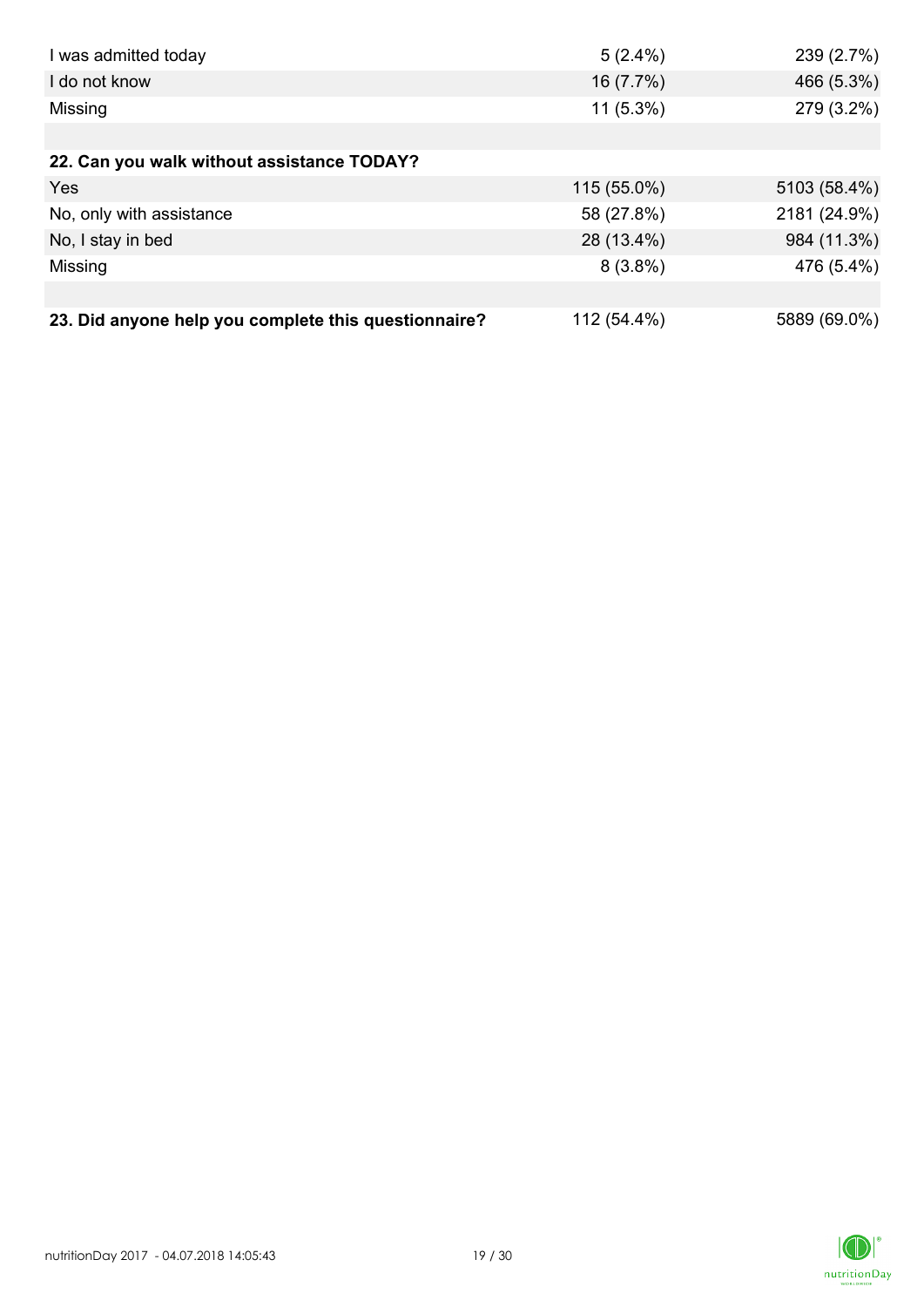|                                                                          | <b>YOUR RESULTS</b> | <b>REFERENCE RESULTS</b> |
|--------------------------------------------------------------------------|---------------------|--------------------------|
| Number of units with cancer patients:                                    | $6\phantom{1}6$     | 116                      |
| Computerized system in hospital:                                         | 6 units (100%) YES  | 112 units (97%) YES      |
| Nutritional treatment of cancer patients is part of overall<br>care plan | 5 units (83%) YES   | 98 units (84%) YES       |
| <b>Nutritional treatment is considered</b>                               |                     |                          |
| Routinely                                                                | 1(16,7%)            | 59 (50,9%)               |
| When patient asks                                                        | 1(16,7%)            | 29 (25,0%)               |
| When body weight loss > 10%                                              | 1(16,7%)            | 39 (33,6%)               |
| During palliative phase                                                  | 1(16,7%)            | 33 (28,4%)               |
| Other                                                                    | $3(50,0\%)$         | 6(5,17%)                 |
| Missing                                                                  | 1(16,7%)            | 17 (14,7%)               |
| Nutritional treatment is not part of the comprehensive approach due to   |                     |                          |
| Lack of evidence                                                         | -                   | 7(6,03%)                 |
| No knowledge of the field                                                |                     | $7(6,03\%)$              |
| No reimbursement                                                         |                     | $7(6,03\%)$              |
| It feeds the tumour                                                      |                     | $1(0,86\%)$              |
| Other                                                                    |                     | 4(3,45%)                 |
|                                                                          |                     |                          |
| Nutritional therapy used for cancer patients                             |                     |                          |
| Nutrition according to nutrition plan                                    | $5(83,3\%)$         | 67 (57,8%)               |
| Calculation of energy needs                                              | 4 (66,7%)           | 85 (73,3%)               |
| Monitoring patients intake and use of oral supplements                   | $6(100\%)$          | 102 (87,9%)              |
| None                                                                     |                     | 4(3,45%)                 |
| Other                                                                    |                     | $5(4,31\%)$              |
| Missing                                                                  |                     | 2(1,72%)                 |
| Nutritional therapy is not used due to                                   |                     |                          |
| Lack of evidence                                                         |                     | 2(1,72%)                 |
| Lack of experience                                                       |                     | 6(5,17%)                 |
| No reimbursement                                                         |                     | 3(2,59%)                 |
| Lack of dietitians                                                       |                     | $8(6,90\%)$              |
| Lack of other experts                                                    |                     | 3(2,59%)                 |
| Other                                                                    |                     | $1(0,86\%)$              |
| Missing                                                                  |                     |                          |
|                                                                          |                     |                          |

**Assessment of parameters in cancer patients & methods used:**

#### **Anthropometry/Body composition:**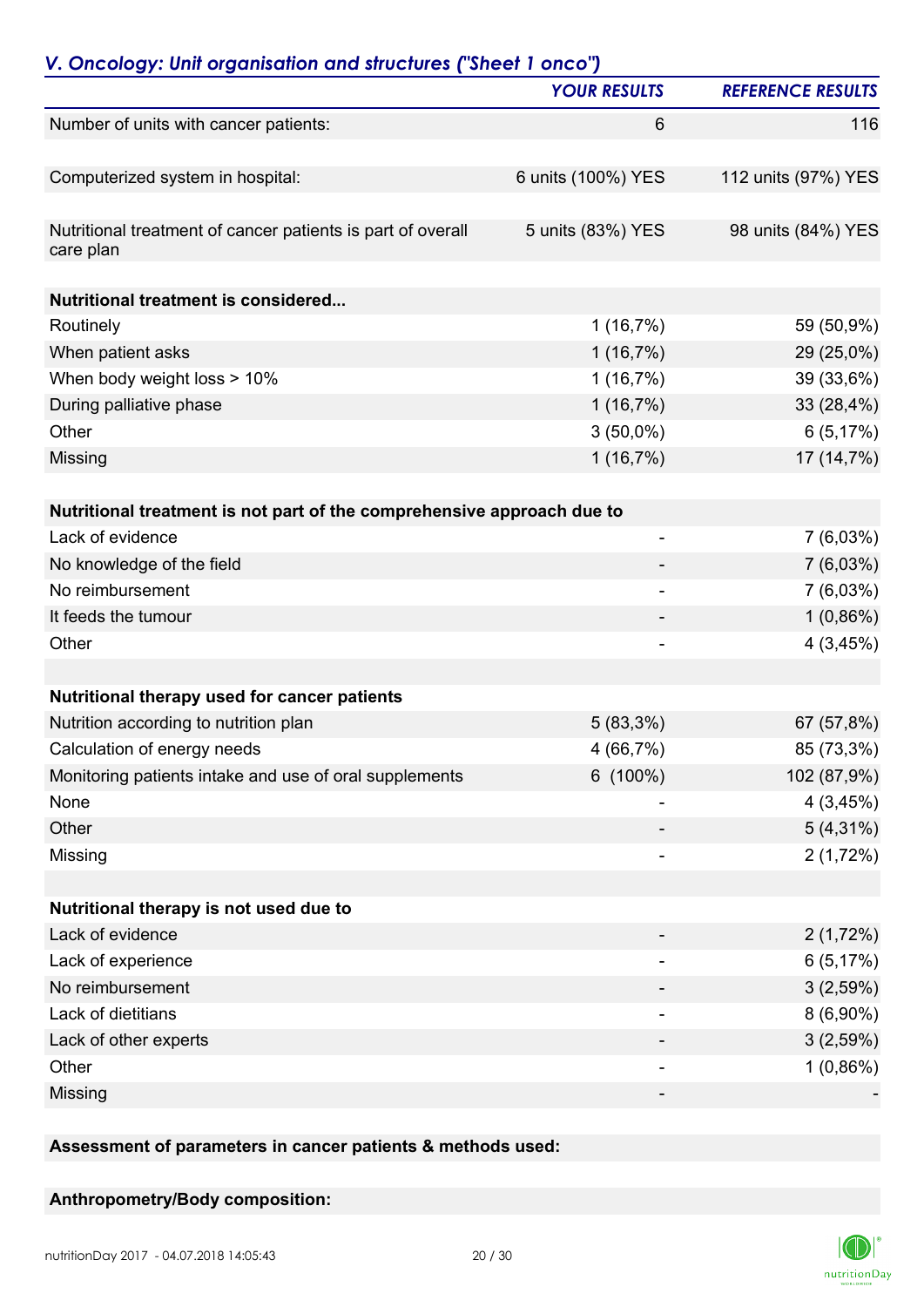| <b>Body weight</b>              |                              |             |
|---------------------------------|------------------------------|-------------|
| Regularly                       | $2(33,3\%)$                  | 78 (67,2%)  |
| At chemotherapy                 | 1(16,7%)                     | 12 (10,3%)  |
| When necessary                  | $3(50,0\%)$                  | 23 (19,8%)  |
| Never                           | $\overline{a}$               | $1(0,86\%)$ |
| Unknown                         |                              | 1(0,86%)    |
| Missing                         |                              | 1(0,86%)    |
|                                 |                              |             |
| Anthropometrics (circumference) |                              |             |
| Regularly                       | -                            | 13 (11,2%)  |
| At chemotherapy                 |                              | 1(0,86%)    |
| When necessary                  |                              | 42 (36,2%)  |
| Never                           | $3(50,0\%)$                  | 53 (45,7%)  |
| Unknown                         | $3(50,0\%)$                  | 1(0,86%)    |
| Missing                         | $\overline{\phantom{a}}$     | 6(5,17%)    |
|                                 |                              |             |
| <b>BIA</b>                      |                              |             |
| Regularly                       |                              | $5(4,31\%)$ |
| At chemotherapy                 | $\overline{\phantom{a}}$     |             |
| When necessary                  | $5(83,3\%)$                  | 25 (21,6%)  |
| Never                           | 1(16,7%)                     | 78 (67,2%)  |
| Unknown                         | $\overline{\phantom{a}}$     | 3(2,59%)    |
| Missing                         | $\qquad \qquad \blacksquare$ | $5(4,31\%)$ |
|                                 |                              |             |
| <b>CT SCAN</b>                  |                              |             |
| Regularly                       | 1(16,7%)                     | 6(5,17%)    |
| At chemotherapy                 |                              | $1(0,86\%)$ |
| When necessary                  |                              | 32 (27,6%)  |
| Never                           | $2(33,3\%)$                  | 70 (60,3%)  |
| Unknown                         | $3(50,0\%)$                  | 3(2,59%)    |
| Missing                         |                              | 4(3,45%)    |
|                                 |                              |             |
| <b>DEXA</b>                     |                              |             |
| Regularly                       |                              | 2(1,72%)    |
| At chemotherapy                 | ۰                            |             |
| When necessary                  | 5 (83,3%)                    | 16 (13,8%)  |
| Never                           | 1(16,7%)                     | 85 (73,3%)  |
| Unknown                         |                              | $8(6,90\%)$ |
| Missing                         |                              | $5(4,31\%)$ |
|                                 |                              |             |
| <b>Other (body composition)</b> |                              |             |
| Regularly                       |                              | $1(0,86\%)$ |
| At chemotherapy                 |                              |             |
| When necessary                  |                              | 17 (14,7%)  |
|                                 |                              |             |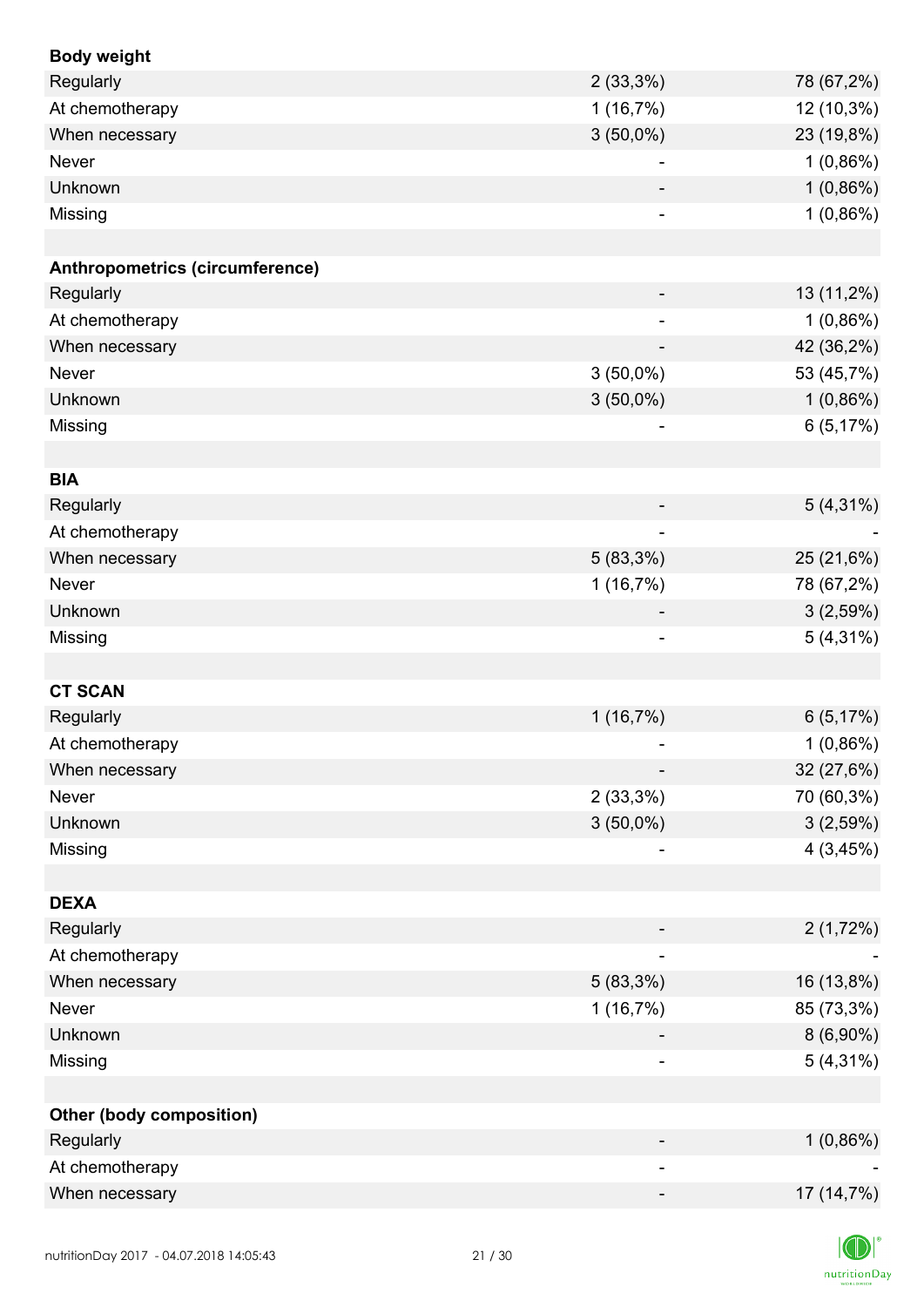| Never                                |                          | 40 (34,5%)  |
|--------------------------------------|--------------------------|-------------|
| Unknown                              | $2(33,3\%)$              | 21 (18,1%)  |
| Missing                              | 4 (66,7%)                | 37 (31,9%)  |
|                                      |                          |             |
| <b>Body function:</b>                |                          |             |
| <b>Handgrip</b>                      |                          |             |
| Regularly                            | ۰                        | 6(5,17%)    |
| At chemotherapy                      |                          | 1(0,86%)    |
| When necessary                       | 2(33,3%)                 | 38 (32,8%)  |
| <b>Never</b>                         | $3(50,0\%)$              | 61 (52,6%)  |
| Unknown                              | 1(16,7%)                 | 4(3,45%)    |
| Missing                              |                          | 6(5,17%)    |
|                                      |                          |             |
| 6-minutes walking test               |                          |             |
| Regularly                            | $\overline{\phantom{a}}$ | 3(2,59%)    |
| At chemotherapy                      |                          |             |
| When necessary                       | 1(16,7%)                 | 33 (28,4%)  |
| <b>Never</b>                         | 4 (66,7%)                | 68 (58,6%)  |
| Unknown                              | 1(16,7%)                 | $5(4,31\%)$ |
| Missing                              |                          | 7(6,03%)    |
|                                      |                          |             |
| <b>Other (body function)</b>         |                          |             |
| Regularly                            | $\overline{\phantom{a}}$ | 4(3,45%)    |
| At chemotherapy                      |                          |             |
| When necessary                       | 1(16,7%)                 | 24 (20,7%)  |
| Never                                |                          | 45 (38,8%)  |
| Unknown                              | 4 (66,7%)                | 16 (13,8%)  |
| Missing                              | 1(16,7%)                 | 27 (23,3%)  |
|                                      |                          |             |
| Nutritional requirements, calculated |                          |             |
| Regularly                            | 1(16,7%)                 | 34 (29,3%)  |
| At chemotherapy                      |                          |             |
| When necessary                       | 4 (66,7%)                | 65 (56,0%)  |
| Never                                | 1(16,7%)                 | $5(4,31\%)$ |
| Unknown                              |                          |             |
| Missing                              |                          | 12 (10,3%)  |
|                                      |                          |             |
| <b>Nutritional intake:</b>           |                          |             |
| <b>Every meal</b>                    |                          |             |
| Regularly                            |                          | 32 (27,6%)  |
| At chemotherapy                      | $\overline{\phantom{a}}$ | $1(0,86\%)$ |
| When necessary                       | 1(16,7%)                 | 51 (44,0%)  |
| Never                                | 1(16,7%)                 | 13 (11,2%)  |
| Unknown                              | 4 (66,7%)                | 6(5,17%)    |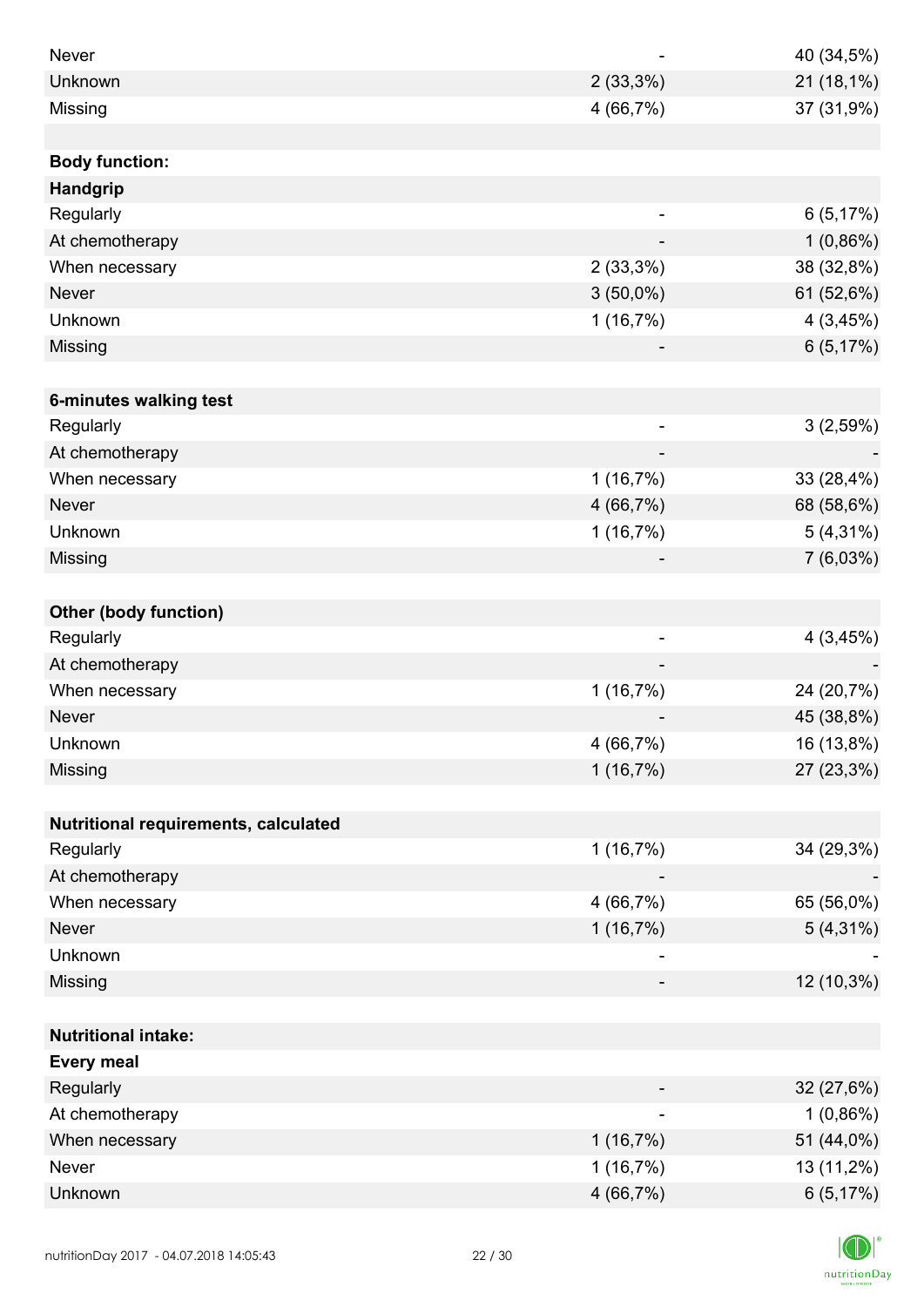| Missing                    |                          | 13 (11,2%)  |
|----------------------------|--------------------------|-------------|
|                            |                          |             |
| 1 meal per day             |                          |             |
| Regularly                  |                          | 12 (10,3%)  |
| At chemotherapy            |                          | 1(0,86%)    |
| When necessary             | 1(16,7%)                 | 36 (31,0%)  |
| Never                      | 1(16,7%)                 | 19 (16,4%)  |
| Unknown                    | 4 (66,7%)                | 9(7,76%)    |
| Missing                    |                          | 39 (33,6%)  |
|                            |                          |             |
| 2 meals per day            |                          |             |
| Regularly                  |                          | 12 (10,3%)  |
| At chemotherapy            |                          |             |
| When necessary             | 1(16,7%)                 | 35 (30,2%)  |
| Never                      | 1(16,7%)                 | 20 (17,2%)  |
| Unknown                    | 4 (66,7%)                | 9(7,76%)    |
| Missing                    | $\overline{\phantom{a}}$ | 40 (34,5%)  |
|                            |                          |             |
| 24h recall                 |                          |             |
| Regularly                  |                          | 28 (24,1%)  |
| At chemotherapy            |                          | 2(1,72%)    |
| When necessary             | 1(16,7%)                 | 41 (35,3%)  |
| Never                      | 1(16,7%)                 | 12 (10,3%)  |
| Unknown                    | 4 (66,7%)                | 7(6,03%)    |
| Missing                    |                          | 26 (22,4%)  |
|                            |                          |             |
| Other (nutritional intake) |                          |             |
| Regularly                  | 1(16,7%)                 | 2(1,72%)    |
| At chemotherapy            |                          |             |
| When necessary             |                          | 17 (14,7%)  |
| Never                      |                          | 22 (19,0%)  |
| Unknown                    | $5(83,3\%)$              | 18 (15,5%)  |
| Missing                    |                          | 57 (49,1%)  |
|                            |                          |             |
| Questionnaire completed by |                          |             |
| <b>Dietitian</b>           | 4 (66,7%)                | 42 (36,2%)  |
| <b>Nurse</b>               | $2(33,3\%)$              | 29 (25,0%)  |
| Physician                  | ۰                        | 39 (33,6%)  |
| Nutritional scientist      |                          | $5(4,31\%)$ |
| Other                      |                          |             |
| Missing                    | ۰                        | $1(0,86\%)$ |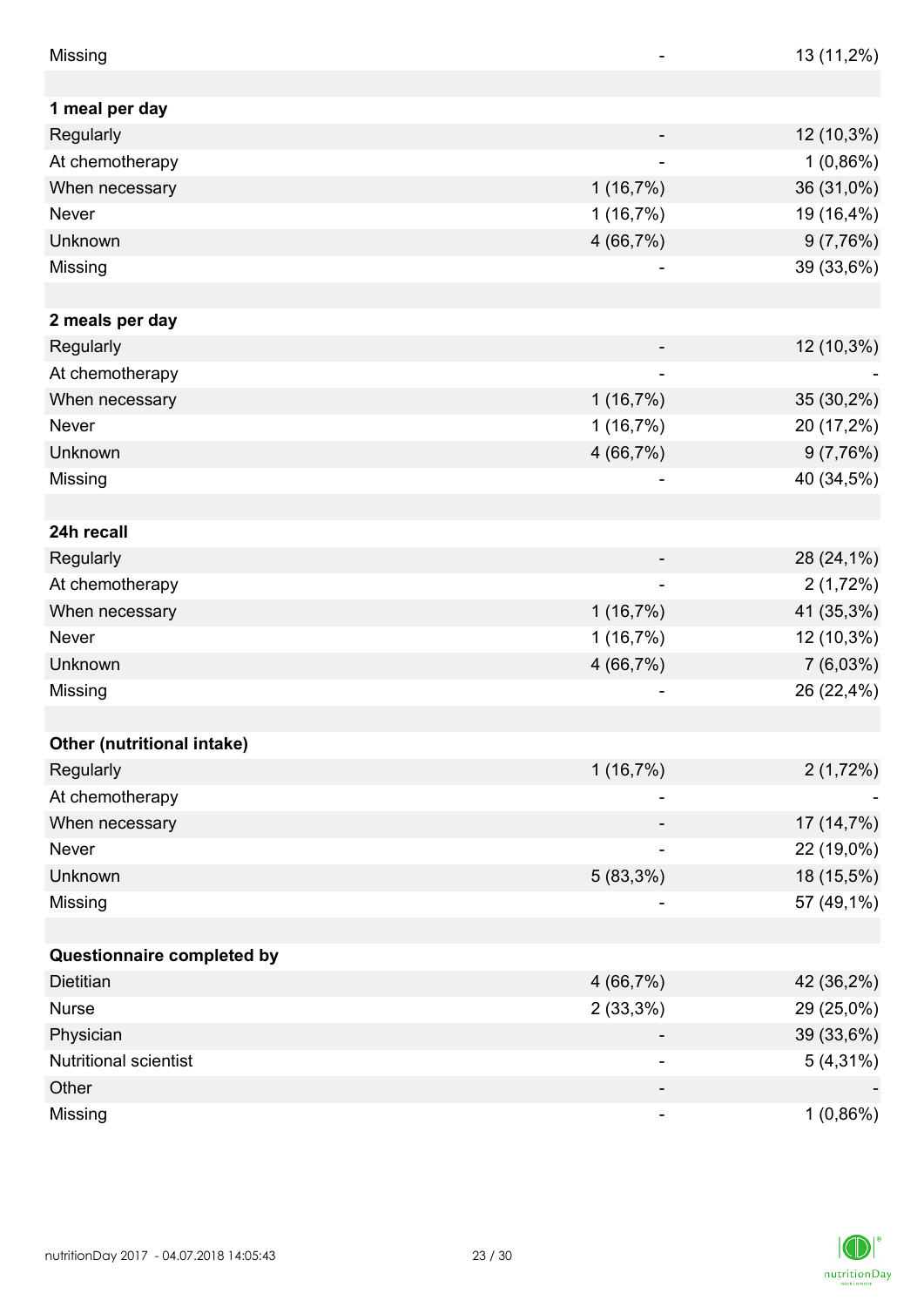| V. Oncology: Cancer patients - Diagnosis & therapy ("Sheet 2 onco") |                     |                          |
|---------------------------------------------------------------------|---------------------|--------------------------|
|                                                                     | <b>YOUR RESULTS</b> | <b>REFERENCE RESULTS</b> |
| Number of patients completing Sheet 2_onco:                         | 22                  | 1064                     |
| Demographic data:                                                   |                     |                          |
|                                                                     | 69 [47-84]          | 66 [18-96]               |
| Age (years)                                                         |                     |                          |
| Female gender                                                       | 12 (54,5%)          | 423 (39,8%)              |
| Weight (kg)                                                         | $69,9 \pm 14,7$     | $64,3 \pm 16,9$          |
| Height (cm)                                                         | $171,0 \pm 8,6$     | $165,4 \pm 9,8$          |
| BMI (kg/m2)                                                         | $23,9 \pm 4,3$      | $23,6 \pm 4,8$           |
| Outpatient (o)/Ward (w)                                             |                     |                          |
| Outpatient(o)                                                       |                     | 63 (5,92%)               |
| Ward $(w)$                                                          | 22 (100%)           | 997 (93,7%)              |
| Missing                                                             |                     | 4(0,38%)                 |
| <b>Goal of Therapy</b>                                              |                     |                          |
| Curative                                                            | $9(40,9\%)$         | 606 (57,0%)              |
| Palliative                                                          | 13 (59,1%)          | 359 (33,7%)              |
| Terminal                                                            |                     |                          |
|                                                                     |                     | 74 (6,95%)               |
| Missing                                                             |                     | 25 (2,35%)               |
| <b>Reason for admission</b>                                         |                     |                          |
| Clinical diagnostics                                                | 3(13,6%)            | 109 (10,2%)              |
| Therapy                                                             | $9(40,9\%)$         | 516 (48,5%)              |
| Surgery related                                                     |                     | 225 (21,1%)              |
| <b>Treatment complications</b>                                      | 4 (18,2%)           | 124 (11,7%)              |
| Poor health status                                                  | 7(31,8%)            | 139 (13,1%)              |
| Independent care difficult                                          |                     | 8(0,75%)                 |
| Missing                                                             |                     |                          |
|                                                                     |                     |                          |
| <b>Present cancer diagnosis</b>                                     |                     |                          |
| <b>Breast</b>                                                       |                     | 59 (5,55%)               |
| Colon, rectum                                                       | $4(18,2\%)$         | 172 (16,2%)              |
| Prostate                                                            | $1(4,55\%)$         | $31(2,91\%)$             |
| Lung                                                                | 5(22,7%)            | 86 (8,08%)               |
| Skin                                                                |                     | 8(0,75%)                 |
| Kidney/bladder                                                      | $1(4,55\%)$         | 31 (2,91%)               |
| Gastric/oesophageal                                                 | 2(9,09%)            | 152 (14,3%)              |
| Pancreas                                                            | 2(9,09%)            | 69 (6,48%)               |
| Lymphoma                                                            | 3(13,6%)            | 102 (9,59%)              |
| Ears nose throat (ENT)                                              |                     | 51 (4,79%)               |
| Leukaemia                                                           | $1(4,55\%)$         | 77 (7,24%)               |
| Genital tract                                                       |                     | 38 (3,57%)               |
|                                                                     |                     |                          |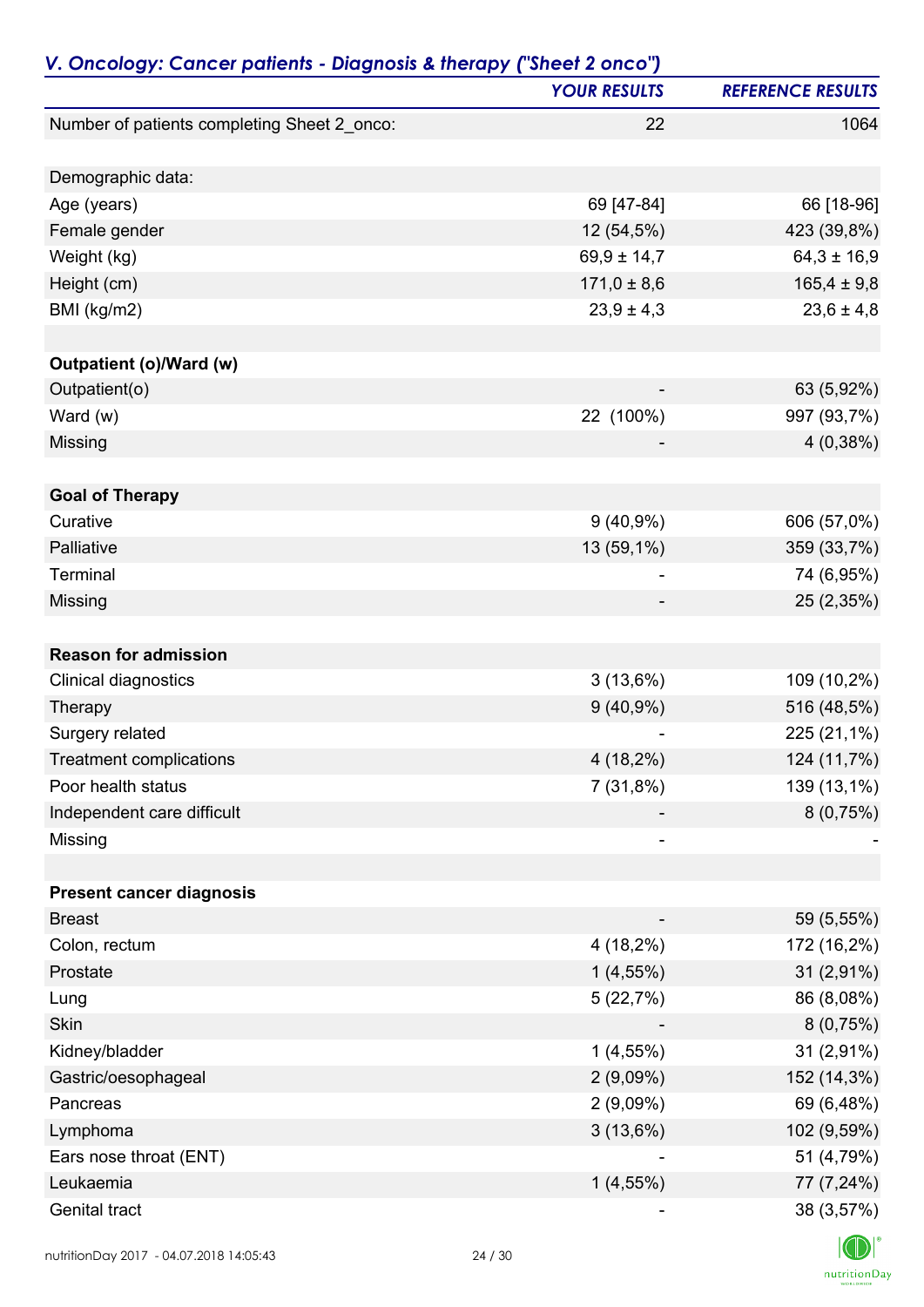| Liver                          | 6(27,3%)    | 106 (9,96%) |
|--------------------------------|-------------|-------------|
| Sarcoma                        | -           | 11 (1,03%)  |
| <b>Brain</b>                   |             | 23 (2,16%)  |
| <b>Testicular</b>              |             |             |
| Other                          | $4(18,2\%)$ | 85 (7,99%)  |
| Missing                        |             | 11 (1,03%)  |
|                                |             |             |
| <b>Time since diagnosis</b>    |             |             |
| 0-2 months                     | 3(13,6%)    | 366 (34,4%) |
| 3-5 months                     | 3(13,6%)    | 184 (17,3%) |
| 6-12 months                    | $2(9,09\%)$ | 169 (15,9%) |
| 1-2 years                      | 5(22,7%)    | 147 (13,8%) |
| 2-4 years                      | $1(4,55\%)$ | 82 (7,71%)  |
| > 4 years                      | $2(9,09\%)$ | 94 (8,83%)  |
| Missing                        | $1(4,55\%)$ | 19 (1,79%)  |
|                                |             |             |
| <b>Cancer staging</b>          |             |             |
| 0=Carcinoma in situ            |             | 55 (5,17%)  |
| I=Localized                    | 2(9,09%)    | 244 (22,9%) |
| II=Early locally advanced      |             | 176 (16,5%) |
| III=Late locally advanced      | 2(9,09%)    | 176 (16,5%) |
| IV=Metastasised                | 16 (72,7%)  | 302 (28,4%) |
| Missing                        | 2(9,09%)    | 111 (10,4%) |
|                                |             |             |
| Time since first therapy start |             |             |
| No therapy                     | 6(27,3%)    | 134 (12,6%) |
| Tumour staging/diagnosis       |             | 67 (6,30%)  |
| 0-2 months                     | 3(13,6%)    | 290 (27,3%) |
| 3-5 months                     | $1(4,55\%)$ | 145 (13,6%) |
| 6-12 months                    | 3(13,6%)    | 153 (14,4%) |
| 1-2 years                      | 3(13,6%)    | 114 (10,7%) |
| 2-4 years                      |             | 64 (6,02%)  |
| > 4 years                      | 2(9,09%)    | 104 (9,77%) |
| Missing                        | ۰           | 16 (1,50%)  |
|                                |             |             |
| <b>Therapy situation</b>       |             |             |
| Diagnosis                      | $4(18,2\%)$ | 109 (10,2%) |
| Chemotherapy 1st line          | 3(13,6%)    | 191 (18,0%) |
| Chemotherapy > 1st line        | $4(18,2\%)$ | 173 (16,3%) |
| Radiotherapy                   | 5(22,7%)    | 70 (6,58%)  |
| Target therapy                 |             | 31 (2,91%)  |
| Hormone therapy                |             | 12 (1,13%)  |
| Palliative                     | $3(13,6\%)$ | 121 (11,4%) |
| Surgery                        |             | 348 (32,7%) |

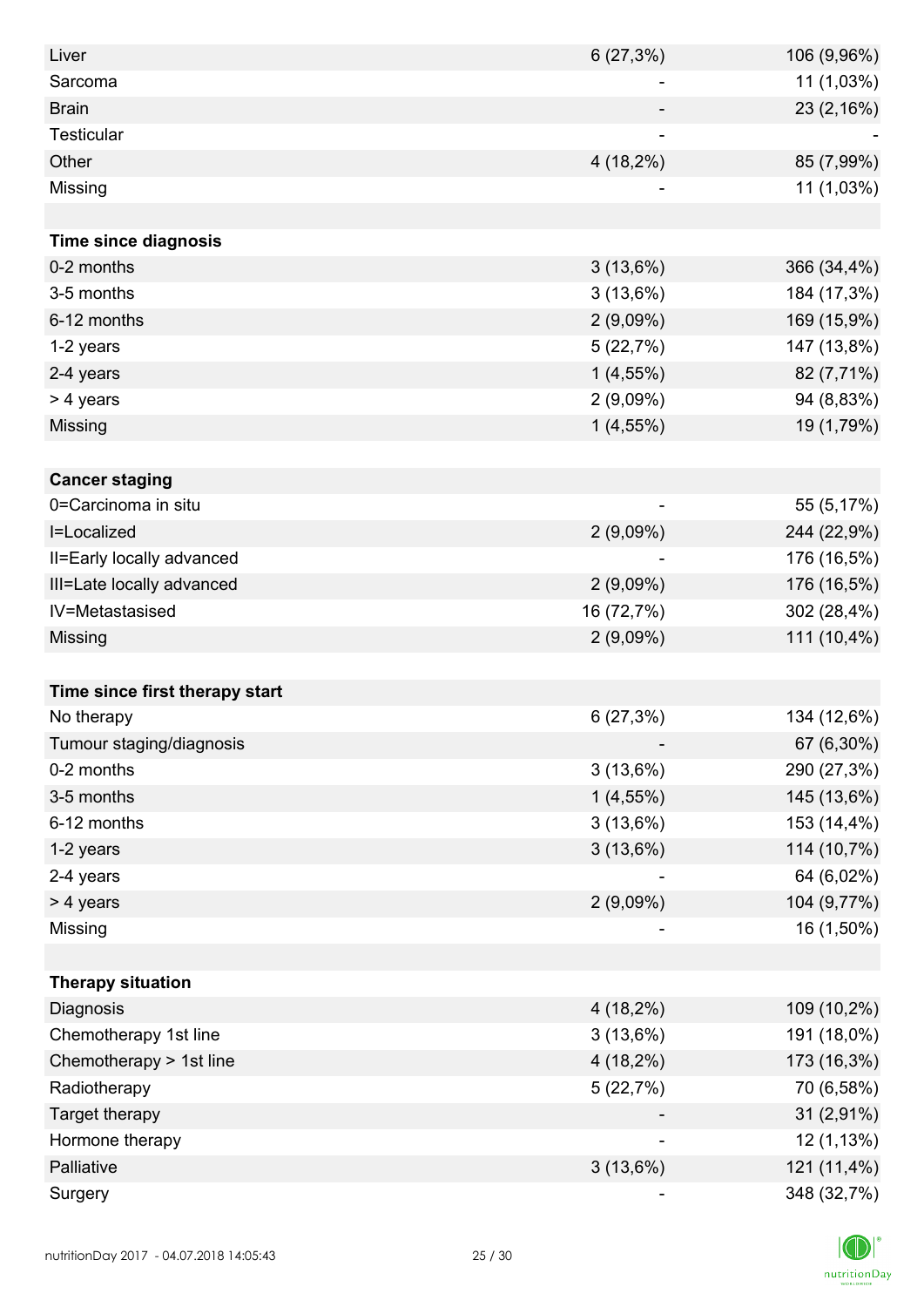| Cancer related complications                                                             | 3(13,6%)    | 67 (6,30%)  |
|------------------------------------------------------------------------------------------|-------------|-------------|
| Therapy related complications                                                            |             | 43 (4,04%)  |
| Missing                                                                                  |             | 13 (1,22%)  |
|                                                                                          |             |             |
| <b>Infections</b>                                                                        |             |             |
| None                                                                                     | 11 (50,0%)  | 808 (75,9%) |
| Local                                                                                    | 6(27,3%)    | 161 (15,1%) |
| General                                                                                  | $4(18,2\%)$ | 73 (6,86%)  |
| Missing                                                                                  | $1(4,55\%)$ | 22 (2,07%)  |
|                                                                                          |             |             |
| <b>Nutrition Treatment</b>                                                               |             |             |
| No special diet                                                                          | 14 (63,6%)  | 458 (43,0%) |
| Individualized diet plan                                                                 |             | 305 (28,7%) |
| Energy rich/protein rich ONS                                                             | 7(31,8%)    | 121 (11,4%) |
| Enteral nutrition (via NGT/PEG)                                                          | $1(4,55\%)$ | 65 (6,11%)  |
| Parenteral nutrition                                                                     |             | 136 (12,8%) |
| ONS enriched with special nutrients                                                      |             | 25 (2,35%)  |
| Special nutrients (EPA, branched chained amino acids,<br>glutamine, arginine, carnitine) |             | 13 (1,22%)  |
| Personal preferences                                                                     |             | 110 (10,3%) |
| Counselling                                                                              |             | 54 (5,08%)  |
| Other                                                                                    |             | 28 (2,63%)  |
| Missing                                                                                  |             |             |

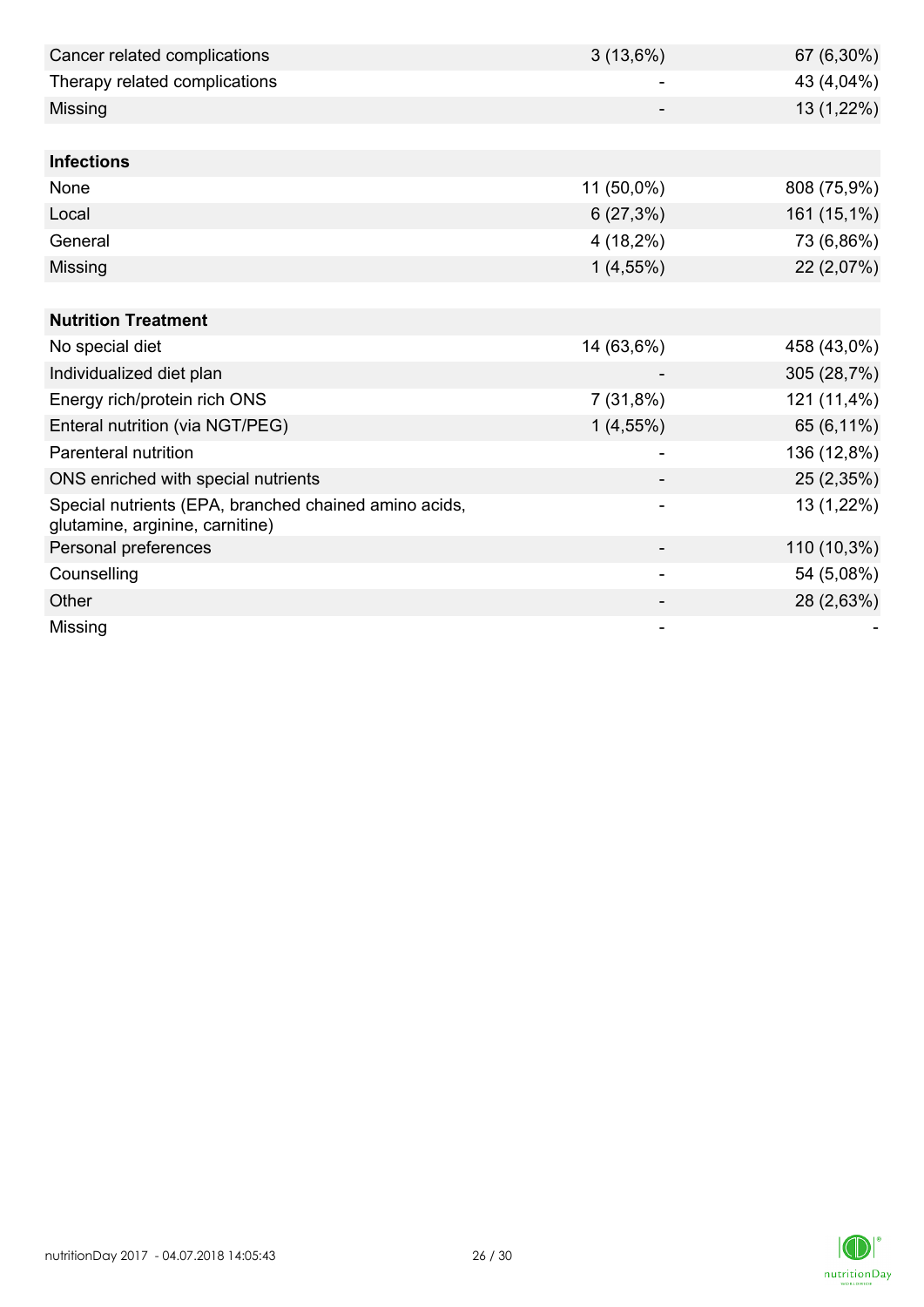| V. Oncology: Cancer patients - Appetite, food intake & quality of life ("Sheet 3 onco") |                     |                          |
|-----------------------------------------------------------------------------------------|---------------------|--------------------------|
|                                                                                         | <b>YOUR RESULTS</b> | <b>REFERENCE RESULTS</b> |
| Number of patients completing Sheet 3_onco:                                             | 22                  | 1056                     |
| Body weight prior to becoming ill                                                       | 78 [50-105]         | 70 [22-180]              |
|                                                                                         |                     |                          |
| Actual body weight                                                                      | 68 [40-102]         | 63 [21-128]              |
| Change in weight was                                                                    |                     |                          |
| Intentional                                                                             | $1(4,55\%)$         | 31 (2,91%)               |
| Unintentional                                                                           | 16 (72,7%)          | 644 (60,5%)              |
| Weight is stable                                                                        | 3(13,6%)            | 180 (16,9%)              |
| Missing                                                                                 | $1(4,55\%)$         | 31 (2,91%)               |
| During the last week                                                                    |                     |                          |
| Patients who have had pain:                                                             |                     |                          |
| Not at all                                                                              | $9(40,9\%)$         | 366 (34,4%)              |
| A little                                                                                | 5(22,7%)            | 294 (27,6%)              |
| Quite a bit                                                                             | $4(18,2\%)$         | 192 (18,0%)              |
| Very much                                                                               | 3(13,6%)            | 108 (10,2%)              |
| Missing                                                                                 | $1(4,55\%)$         | 90 (8,46%)               |
| Patients who needed a rest:                                                             |                     |                          |
| Not at all                                                                              | $1(4,55\%)$         | 261 (24,5%)              |
| A little                                                                                | $1(4,55\%)$         | 311 (29,2%)              |
| Quite a bit                                                                             | $9(40,9\%)$         | 243 (22,8%)              |
| Very much                                                                               | $9(40,9\%)$         | 131 (12,3%)              |
| Missing                                                                                 | $2(9,09\%)$         | 98 (9,21%)               |
| Patients who felt weak:                                                                 |                     |                          |
| Not at all                                                                              | $2(9,09\%)$         | 255 (24,0%)              |
| A little                                                                                | $1(4,55\%)$         | 297 (27,9%)              |
| Quite a bit                                                                             | 6(27,3%)            | 260 (24,4%)              |
| Very much                                                                               | 10 (45,5%)          | 142 (13,3%)              |
| Missing                                                                                 | $2(9,09\%)$         | 95 (8,93%)               |
| Patients who felt depressed:                                                            |                     |                          |
| Not at all                                                                              | 6(27,3%)            | 382 (35,9%)              |
| A little                                                                                | 3(13,6%)            | 337 (31,7%)              |
| Quite a bit                                                                             | 3(13,6%)            | 148 (13,9%)              |
| Very much                                                                               | 7(31,8%)            | 80 (7,52%)               |
| Missing                                                                                 | 3(13,6%)            | 92 (8,65%)               |

#### **Patients who were tired:**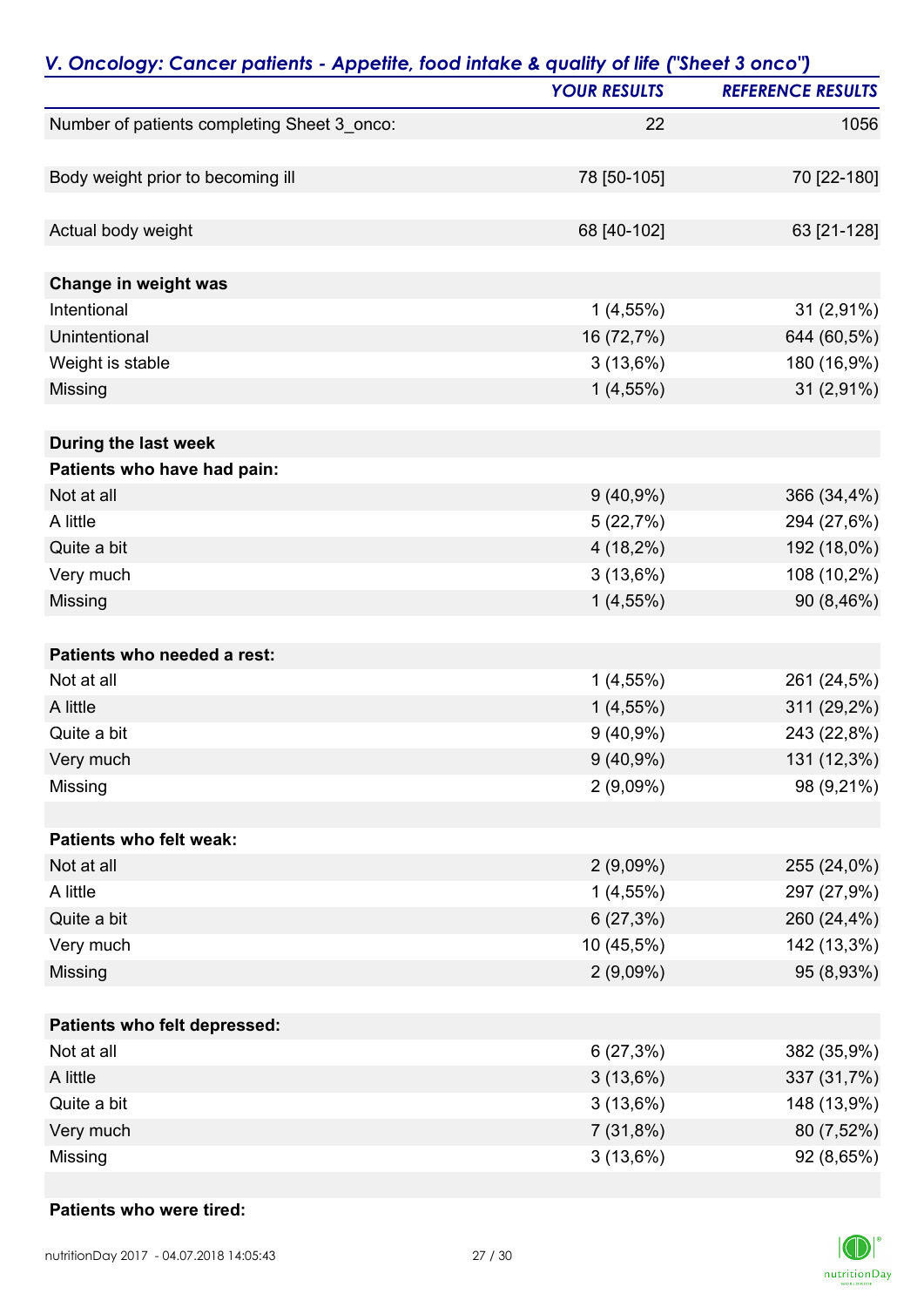| Not at all                                                  | 2(9,09%)    | 272 (25,6%) |
|-------------------------------------------------------------|-------------|-------------|
| A little                                                    | 2(9,09%)    | 317 (29,8%) |
| Quite a bit                                                 | 3(13,6%)    | 240 (22,6%) |
| Very much                                                   | 14 (63,6%)  | 124 (11,7%) |
| Missing                                                     | $1(4,55\%)$ | 92 (8,65%)  |
|                                                             |             |             |
| Patients whose pain interfered with their daily activities: |             |             |
| Not at all                                                  | 10 (45,5%)  | 412 (38,7%) |
| A little                                                    | $3(13,6\%)$ | 250 (23,5%) |
| Quite a bit                                                 | $4(18,2\%)$ | 168 (15,8%) |
| Very much                                                   | $4(18,2\%)$ | 114 (10,7%) |
| Missing                                                     | $1(4,55\%)$ | 97 (9,12%)  |
|                                                             |             |             |
| Patients who lacked appetite:                               |             |             |
| Not at all                                                  | 7(31,8%)    | 386 (36,3%) |
| A little                                                    | 3(13,6%)    | 270 (25,4%) |
| Quite a bit                                                 | $2(9,09\%)$ | 171 (16,1%) |
| Very much                                                   | 8(36,4%)    | 119 (11,2%) |
| Missing                                                     | 2(9,09%)    | 98 (9,21%)  |
|                                                             |             |             |
| <b>Just now</b>                                             |             |             |
| Patients who have pain:                                     |             |             |
| Not at all                                                  | 11 (50,0%)  | 411 (38,6%) |
| A little                                                    | $1(4,55\%)$ | 337 (31,7%) |
| Quite a bit                                                 | 5(22,7%)    | 150 (14,1%) |
| Very much                                                   | $1(4,55\%)$ | 48 (4,51%)  |
| Missing                                                     | $4(18,2\%)$ | 101 (9,49%) |
|                                                             |             |             |
| Patients who need a rest:                                   |             |             |
| Not at all                                                  | $1(4,55\%)$ | 225 (21,1%) |
| A little                                                    | $4(18,2\%)$ | 351 (33,0%) |
| Quite a bit                                                 | $9(40,9\%)$ | 263 (24,7%) |
| Very much                                                   | 5(22,7%)    | 102 (9,59%) |
| Missing                                                     | 3(13,6%)    | 100 (9,40%) |
|                                                             |             |             |
| <b>Patients who feel weak:</b>                              |             |             |
| Not at all                                                  | $4(18,2\%)$ | 242 (22,7%) |
| A little                                                    | 2(9,09%)    | 337 (31,7%) |
| Quite a bit                                                 | $9(40,9\%)$ | 257 (24,2%) |
| Very much                                                   | 3(13,6%)    | 105 (9,87%) |
| Missing                                                     | $4(18,2\%)$ | 101 (9,49%) |
|                                                             |             |             |
| Patients who are depressed:                                 |             |             |
| Not at all                                                  | 7(31,8%)    | 413 (38,8%) |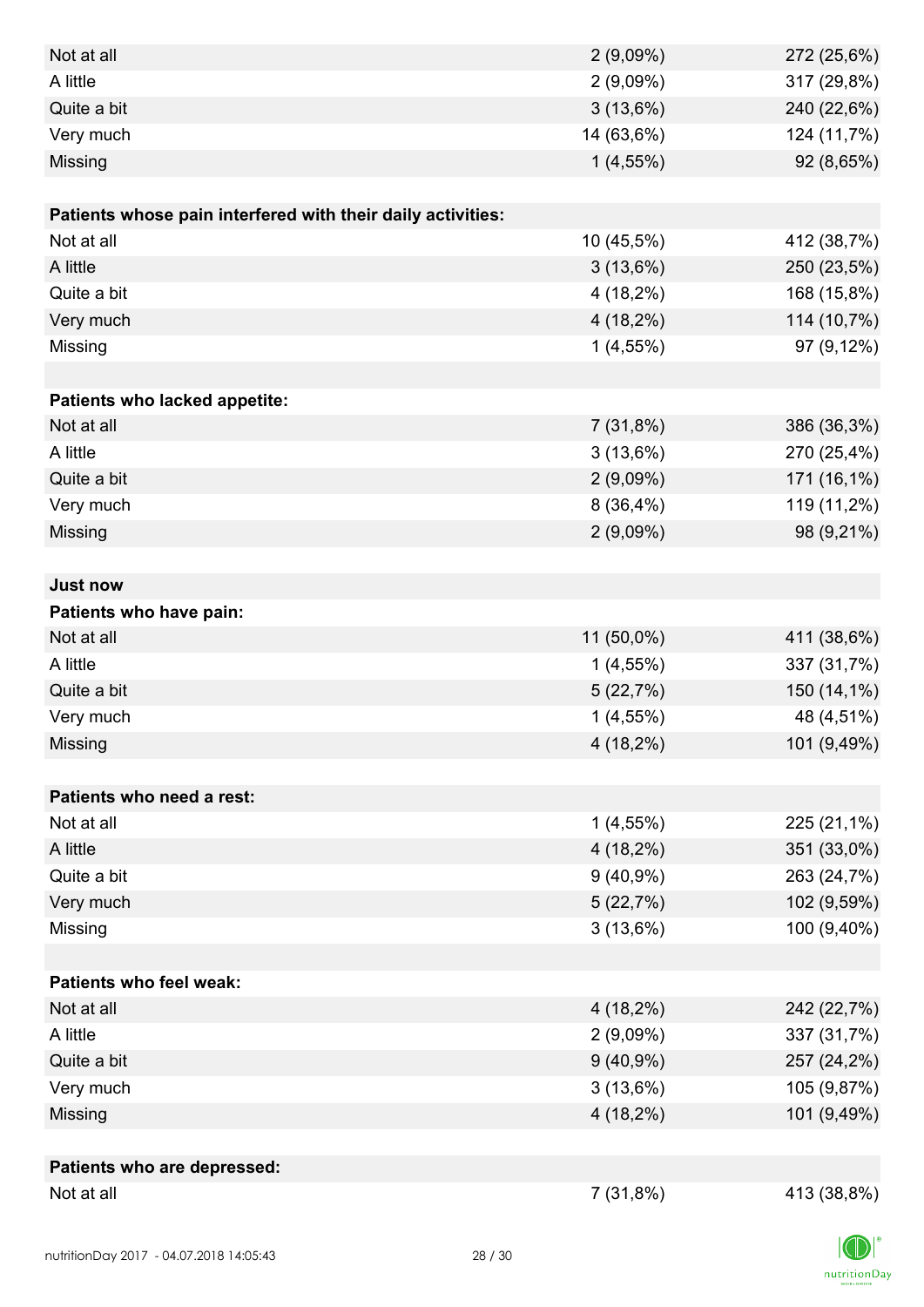| A little                                                    | $2(9,09\%)$ | 338 (31,8%) |
|-------------------------------------------------------------|-------------|-------------|
| Quite a bit                                                 | 5(22,7%)    | 145 (13,6%) |
| Very much                                                   | $4(18,2\%)$ | 47 (4,42%)  |
| Missing                                                     | 4 (18,2%)   | 99 (9,30%)  |
|                                                             |             |             |
| <b>Patients who are tired:</b>                              |             |             |
| Not at all                                                  | $2(9,09\%)$ | 253 (23,8%) |
| A little                                                    | 4 (18,2%)   | 372 (35,0%) |
| Quite a bit                                                 | 5(22,7%)    | 230 (21,6%) |
| Very much                                                   | 7(31,8%)    | 88 (8,27%)  |
| Missing                                                     | $4(18,2\%)$ | 98 (9,21%)  |
|                                                             |             |             |
| Patients whose pain interferes with their daily activities: |             |             |
| Not at all                                                  | $9(40,9\%)$ | 378 (35,5%) |
| A little                                                    | 3(13,6%)    | 285 (26,8%) |
| Quite a bit                                                 | 2(9,09%)    | 185 (17,4%) |
| Very much                                                   | $4(18,2\%)$ | 84 (7,89%)  |
| Missing                                                     | 4 (18,2%)   | 103 (9,68%) |
|                                                             |             |             |
| <b>Patients who lack appetite:</b>                          |             |             |
| Not at all                                                  | $9(40,9\%)$ | 359 (33,7%) |
| A little                                                    | 2(9,09%)    | 301 (28,3%) |
| Quite a bit                                                 | $3(13,6\%)$ | 180 (16,9%) |
| Very much                                                   | 5(22,7%)    | 98 (9,21%)  |
| Missing                                                     | 3(13,6%)    | 102 (9,59%) |
|                                                             |             |             |
| Reasons for change in appetite/food intake                  |             |             |
| Nausea/Vomiting                                             | 5(22,7%)    | 161 (15,1%) |
| Inflammation in mouth                                       |             | 57 (5,36%)  |
| Pain                                                        | $1(4,55\%)$ | 120 (11,3%) |
| Constipation                                                | $1(4,55\%)$ | 69 (6,48%)  |
| Diarrhea                                                    | 1(4,55%)    | 44 (4,14%)  |
| Change in taste/smell                                       | 5(22,7%)    | 108 (10,2%) |
| Early satiation/Loss of appetite                            | 7(31,8%)    | 252 (23,7%) |
| Other                                                       | 3(13,6%)    | 201 (18,9%) |
| Missing                                                     | 1(4,55%)    | 51 (4,79%)  |
|                                                             |             |             |
| Maximum activity performed by patients                      |             |             |
| Able to do sports                                           | $1(4,55\%)$ | 46 (4,32%)  |
| Fully active                                                | 4 (18,2%)   | 141 (13,3%) |
| Able to carry out light activities                          | $9(40,9\%)$ | 210 (19,7%) |
| Able to carry out self care                                 | $4(18,2\%)$ | 236 (22,2%) |
| Able to carry out limited self care                         | 3(13,6%)    | 156 (14,7%) |
| Confined to bed or chair                                    |             | 156 (14,7%) |